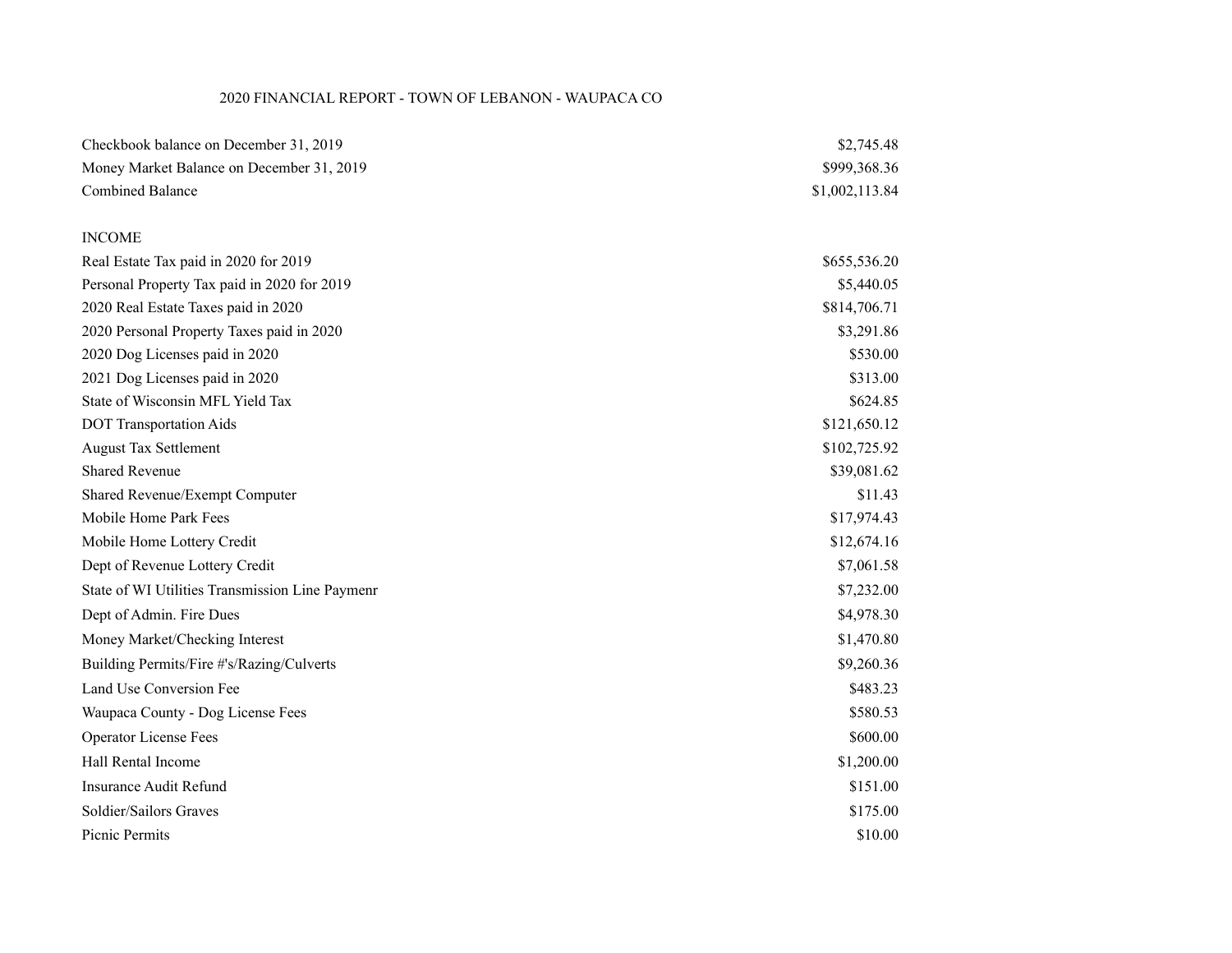| Franchise Fee from Manawa Telecom         | \$112.46       |
|-------------------------------------------|----------------|
| Hall Hay                                  | \$20.00        |
| Road Sign                                 | \$27.50        |
| Refund Septic Fee                         | \$5.00         |
| Loan Payout                               | \$645,000.00   |
| Trip D Funds                              | \$164,131.37   |
| Routes to Recovery Grant                  | \$13,824.90    |
| <b>Total Revenues</b>                     | \$2,630,884.38 |
| Town orders Presented for Payment         | \$2,452,827.27 |
| Checkbook balance on December 31, 2020    | \$3,957.32     |
| Money Market balance of December 31, 2020 | \$1,176,213.63 |
| Total                                     | \$1,180,170.95 |

Town indebtedness - \$83,611.25 - owed to Wolf River Community Bank as of 12/31/2020 for building loan Town indebtedness - \$645,000 - owed to Wolf River Community Bank as of 12/31/2020 for road construction projects

| Asset Value (from Insurance Statement)           |              |
|--------------------------------------------------|--------------|
| Building (insured at amount, including contents) | \$387,151.00 |
| Land at Town Hall                                | \$30,000.00  |
| Town Land                                        | \$7,500.00   |
| 2019 Ford F550 Truck w/plow and sander           | \$87,500.00  |
| 1999 IHC Truck w/Plow                            | \$13,500.00  |
| 1986 Massey Ferguson Tractor                     | \$11,000.00  |
| Tools                                            | \$5,000.00   |
|                                                  | \$541,651.00 |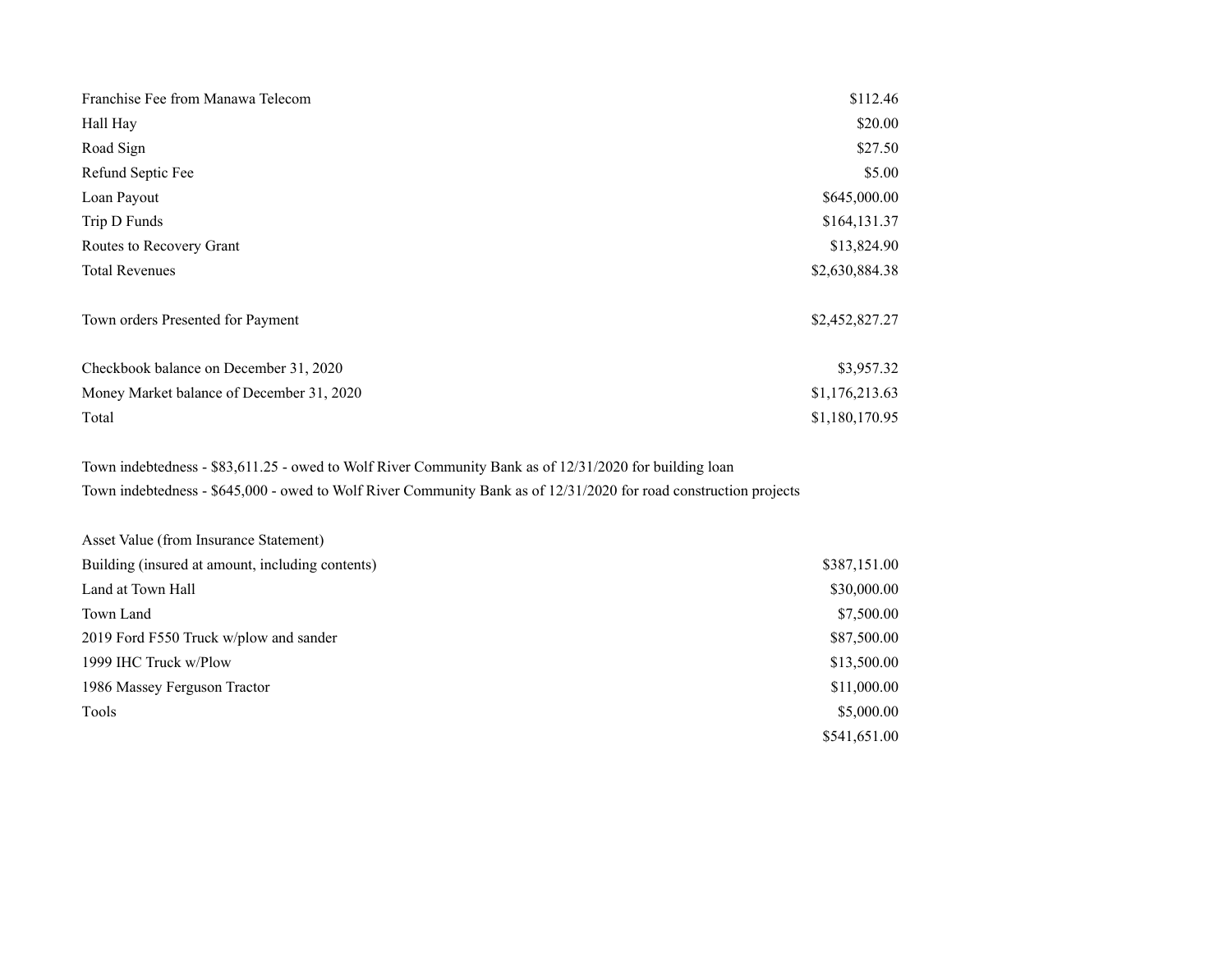# TOWN OF LEBANON ACCOUNT TRANSACTIONS WOLF RIVER BANK CHECKING 1/1/2020 THROUGH 12/31/2020

#### EXPENSES

| NUMBER DATE |                  | <b>PAYEE</b>                     | <b>ACCOUNT</b>        | <b>AMOUNT</b> |
|-------------|------------------|----------------------------------|-----------------------|---------------|
| 5335        |                  | 1/13/2020 Waupaca Co Treasurer   | Taxes - Property      | \$350,677.10  |
| 5336        |                  | 1/13/2020 Clintonville School    | Taxes - Property      | \$12.88       |
| 5337        |                  | 1/13/2020 Manawa Area School     | Taxes - Property      | \$80,842.63   |
| 5338        |                  | $1/13/2020$ New London School    | Taxes - Property      | \$339,471.55  |
| 5339        |                  | 1/13/2020 Fox Valley Tech        | Taxes - Property      | \$52,537.59   |
| 5340        |                  | 1/20/2020 Patrick Plamann        | Refund Overpayment    | \$74.85       |
| 5341        |                  | 1/20/2020 Daniel and Casey Jon   | Refund Overpayment    | \$70.82       |
| 5342        |                  | 1/20/2020 Don or Rebecca Sch     | Refund Overpayment    | \$84.18       |
| 5343        |                  | 1/20/2020 Brent Seavecki         | Refund Overpayment    | \$94.72       |
| 5344        |                  | 1/20/2020 Scott Diem             | Refund Overpayment    | \$48.65       |
| 5345        |                  | 1/20/2020 Ron or Jessica Wiede   | Refund Overpayment    | \$116.34      |
| 5346        |                  | 1/20/2020 Thomas Westphal        | Refund Overpayment    | \$51.70       |
| 5347        |                  | 1/20/2020 Renee Roman            | Refund Overpayment    | \$56.29       |
| 5348        |                  | $1/20/2020$ Mitch Flease         | Refund Overpayment    | \$649.92      |
| 5349        |                  | $1/20/2020$ Nic Traeger          | Refund Overpayment    | \$136.55      |
| 5350        |                  | 1/20/2020 Charles and Kim Weber  | Refund Overpayment    | \$76.89       |
| 5351        |                  | 1/20/2020 Bobbi Schucknecht      | Refund Overpayment    | \$74.55       |
| 5352        |                  | $1/20/2020$ Jim and Anita Frank  | Refund Overpayment    | \$86.99       |
| 5353        | $1/20/2020$ AT&T |                                  | Telephone Expenses    | \$133.18      |
| 5354        |                  | 1/20/2020 Depot Street Station   | Fuel                  | \$255.49      |
| 5355        |                  | 1/20/2020 Driftwood Septic       | Septic System         | \$65.00       |
| 5356        |                  | 1/20/2020 Highway Truck Parts    | Maintenance           | \$815.79      |
| 5357        |                  | 1/20/2020 Manawa Fire Dept       | Fire Dues             | \$1,891.54    |
| 5358        |                  | 1/20/2020 Manawa Rural Ambulance | <b>Ambulance Dues</b> | \$1,851.92    |
| 5359        | 1/20/2020 MARCC  |                                  | Recycling             | \$835.40      |
|             |                  |                                  |                       |               |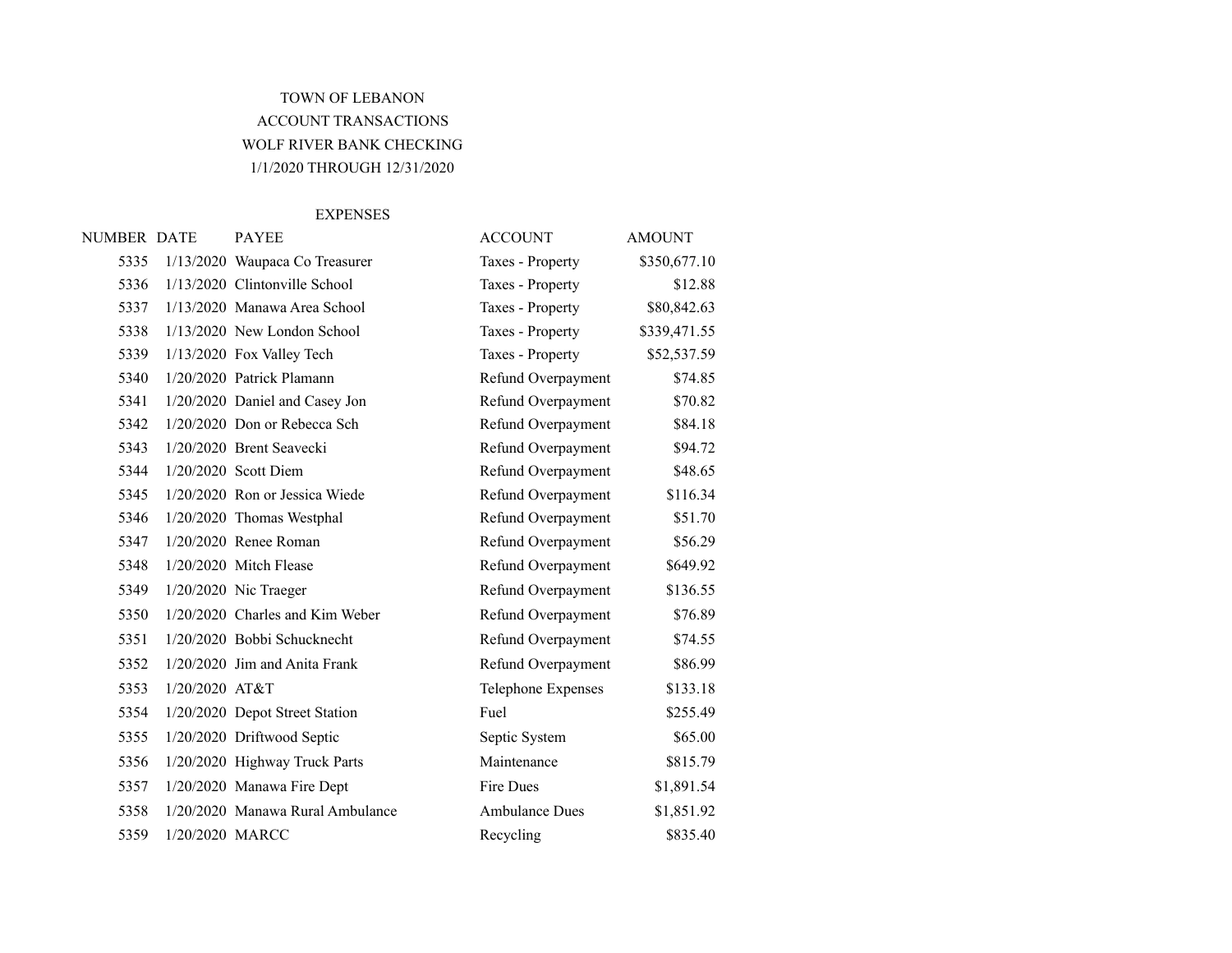| 5360 | 1/20/2020 MCC |                                  | Roads                   | \$11,209.15 |
|------|---------------|----------------------------------|-------------------------|-------------|
| 5361 |               | 1/20/2020 Rent A Flash           | Signs                   | \$217.61    |
| 5362 |               | 1/20/2020 Village of Bear Creek  | Fire Dues               | \$4,269.52  |
| 5363 |               | 1/20/2020 Waupaca County Highway | Roads                   | \$192.19    |
| 5364 |               | 1/20/2020 Waupaca Co Treasurer   | <b>Accounts Payable</b> | \$3,053.25  |
| 5365 |               | 1/20/2020 Wolf River Bank        | Hall Loan               | \$1,645.03  |
| 5366 |               | 1/20/2020 Lynn Tank              | Salary                  | \$592.50    |
|      |               | Payroll Expenses                 | $-625$                  |             |
|      |               | <b>Insurance Expenses</b>        | 23.44                   |             |
|      |               | Taxes - Income                   | 9.06                    |             |
| 5367 |               | 1/20/2020 Alan Tank              | Salary                  | \$1,784.03  |
|      |               | Payroll Expenses                 | $-1250$                 |             |
|      |               | Per Diem - meetings              | $-165$                  |             |
|      |               | Roads                            | $-232.5$                |             |
|      |               | Mileage                          | $-119.6$                |             |
|      |               | Miscellaneous Expense            | $-40.82$                |             |
|      |               | Taxes - Income                   | 23.89                   |             |
| 5368 |               | 1/20/2020 Jeff Handschke         | Salary                  | \$766.98    |
|      |               | Payroll Expenses                 | $-625$                  |             |
|      |               | Per Diem                         | $-140$                  |             |
|      |               | Mileage                          | $-41.76$                |             |
|      |               | <b>Insurance Expenses</b>        | 28.69                   |             |
|      |               | Taxes - Income                   | 11.09                   |             |
| 5369 |               | 1/20/2020 Donald Laughlin        | Salary                  | \$915.50    |
|      |               | Payroll Expenses                 | $-625$                  |             |
|      |               | Per Diem                         | $-175$                  |             |
|      |               | Roads                            | $-94.75$                |             |
|      |               | Mileage                          | $-27.84$                |             |
|      |               | <b>Insurance Expenses</b>        | 33.55                   |             |
|      |               | Taxes - Income                   | 12.97                   |             |
|      |               | Miscellaneous Expense            | $-39.49$                |             |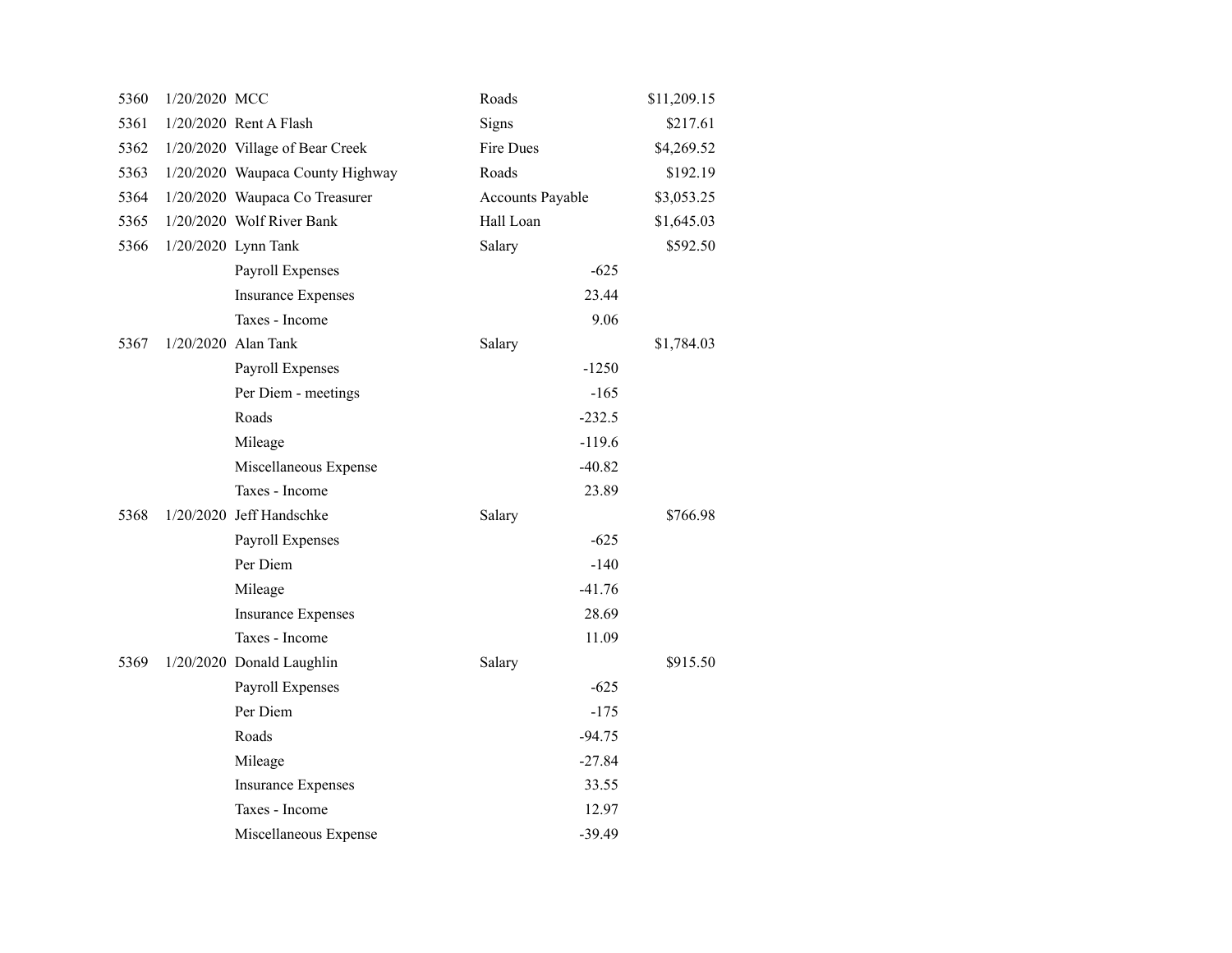| 5370 |                    | 1/20/2020 Mary Schoenrock      | Salary                   | \$995.31   |
|------|--------------------|--------------------------------|--------------------------|------------|
|      |                    | Payroll Expenses               | $-1041.66$               |            |
|      |                    | <b>Insurance Expenses</b>      | 31.25                    |            |
|      |                    | Taxes - Income                 | 15.1                     |            |
| 5371 |                    | 1/20/2020 Malcome Hathorne     | Salary                   | \$645.06   |
|      |                    | Payroll Expenses               | $-698.5$                 |            |
|      |                    | Taxes - Income                 | 53.44                    |            |
| 5372 |                    | 1/20/2020 Chuck Chapman        | Salary                   | \$41.56    |
|      |                    | Roads                          | $-45$                    |            |
|      |                    | Taxes - Income                 | 3.44                     |            |
| 5385 |                    | 1/20/2020 Aaron Harvey         | Refund Overpayment       | \$69.85    |
| 5386 | 1/20/2020 Al Young |                                | Refund Overpayment       | \$59.88    |
| 5387 |                    | 1/20/2020 Brian Moeller        | Refund Overpayment       | \$47.02    |
| 5388 |                    | 1/20/2020 Chad and Cheri Mader | Refund Overpayment       | \$87.35    |
| 5389 |                    | 1/20/2020 Christopher Brandl   | Refund Overpayment       | \$2,417.52 |
| 5390 |                    | 1/20/2020 Daniel Crass         | Refund Overpayment       | \$59.98    |
| 5391 |                    | $1/20/2020$ Dave Hensel        | Refund Overpayment       | \$22.37    |
| 5392 |                    | 1/20/2020 Jack and Erin Vande  | Refund Overpayment       | \$61.46    |
| 5393 |                    | 1/20/2020 Kurt and Carrie Kuli | Refund Overpayment       | \$79.78    |
| 5394 |                    | 1/20/2020 Lorianne Fitzgerald  | Refund Overpayment       | \$49.86    |
| 5395 |                    | 1/20/2020 Nicholas Schaefer    | Refund Overpayment       | \$57.24    |
| 5396 | 1/20/2020 Paul Olk |                                | Refund Overpayment       | \$81.40    |
| 5373 |                    | 1/26/2020 US Treasury          | Payroll Expenses         | \$181.90   |
| 5374 |                    | $1/26/2020$ WE Energies        | <b>Utilities</b>         | \$184.17   |
| 5375 |                    | 1/26/2020 Nationwide Insurance | <b>Insurance Expense</b> | \$478.62   |
| 5376 |                    | 1/26/2020 US Postal Service    | Postage and Delivery     | \$110.00   |
|      |                    | 1/31/2020 Wolf River Bank      | Service Charge           | \$7.50     |
| 5377 | 2/17/2020 AT&T     |                                | Telephone Expenses       | \$135.47   |
| 5378 |                    | 2/17/2020 Brandon Ferge        | Refund Overpayment       | \$79.91    |
| 5379 |                    | $2/17/2020$ Brian & Lynn Olson | Refund Overpayment       | \$94.74    |
| 5380 |                    | 2/17/2020 Clintonville Motors  | Truck Maintenance        | \$110.18   |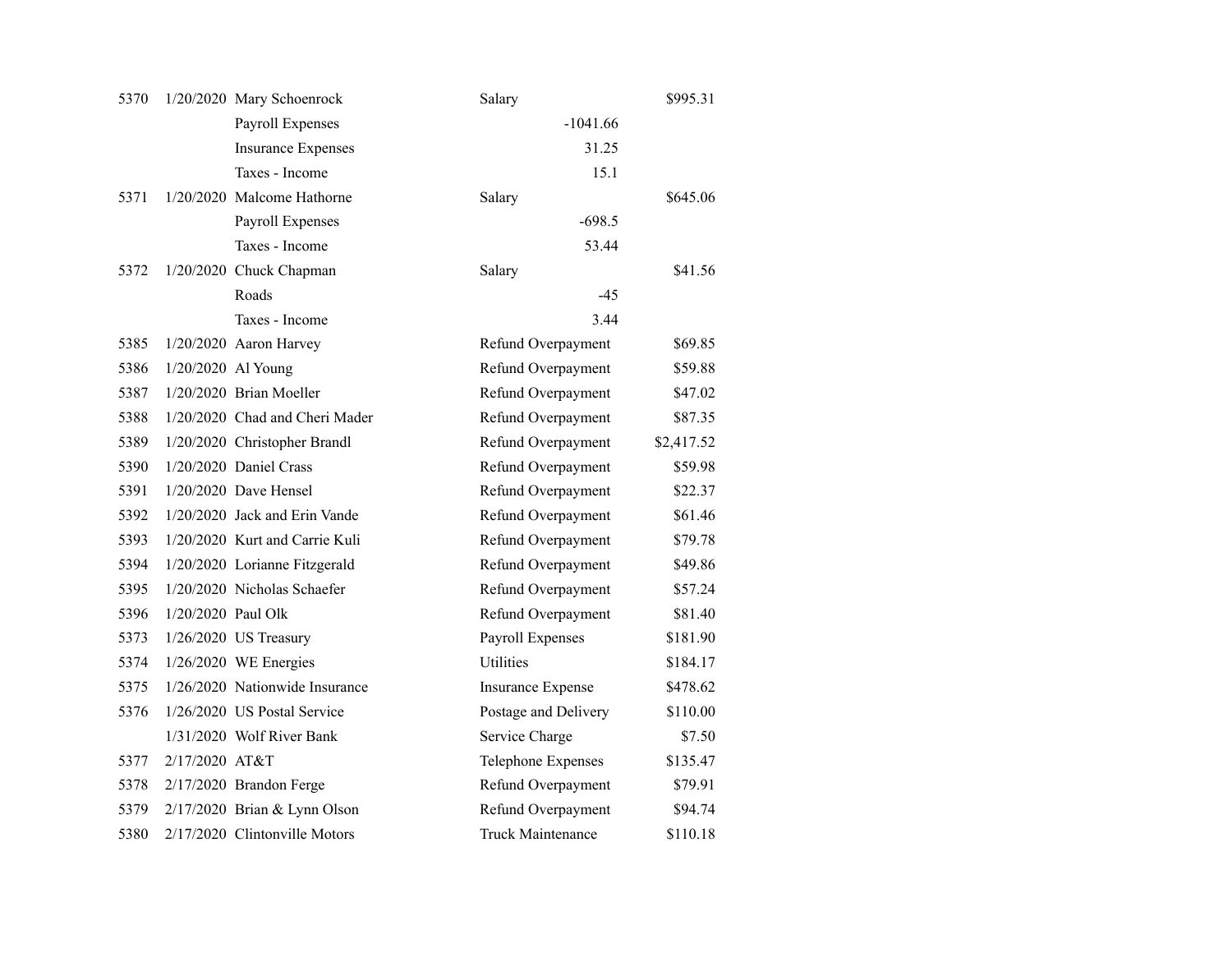| 5381 |               | 2/17/2020 Clintonville School     | February Settlement   | \$8.10       |
|------|---------------|-----------------------------------|-----------------------|--------------|
| 5382 |               | 2/17/2020 Craig Sylte and Melissa | Refund Overpayment    | \$105.49     |
| 5383 |               | 2/17/2020 Depot Street Station    | Fuel                  | \$262.55     |
| 8384 |               | 2/17/2020 Fox Valley Tech         | February Settlement   | \$33,071.20  |
| 5397 |               | 2/17/2020 Gold Cross Ambulance    | <b>Ambulance Dues</b> | \$4,360.20   |
| 5398 |               | 2/17/2020 Joshual and Holly Wolf  | Refund Overpayment    | \$228.64     |
| 5399 |               | 2/17/2020 Kevin and Betsy Schertz | Refund Overpayment    | \$59.33      |
| 5400 |               | 2/17/2020 Lynn Tank               | Office Supplies       | \$735.94     |
| 5401 |               | 2/17/2020 Manawa Area School      | February Settlement   | \$50,888.56  |
| 5402 |               | 2/17/2020 Mary Schoenrock         | Office Supplies       | \$58.84      |
| 5403 | 2/17/2020 MCC |                                   | Roads                 | \$17,908.13  |
| 5404 |               | 2/17/2020 Municipal Treasurers    | Dues                  | \$55.00      |
| 5405 |               | 2/17/2020 New London School       | February Settlement   | \$222,463.18 |
| 5406 |               | 2/17/2020 Print Shop              | Newsletter            | \$474.25     |
| 5408 |               | 2/17/2020 Samuel Krueger          | Refund Overpayment    | \$40.19      |
| 5409 |               | 2/17/2020 Ted Winkelman           | Refund Overpayment    | \$83.82      |
| 5410 |               | 2/17/2020 Waupaca County Tre      | February Settlement   | \$231,540.61 |
| 5411 | 2/17/2020 WTA |                                   | <b>Meeting Fees</b>   | \$240.00     |
| 5412 |               | 2/17/2020 Wolf River Bank         | Loan                  | \$1,645.03   |
| 5413 |               | 2/17/2020 Lynn Tank               | Salary                | \$592.50     |
|      |               | Payroll Expenses                  | $-625$                |              |
|      |               | Taxes - Income                    | 9.06                  |              |
|      |               | <b>Insurance Expenses</b>         | 23.44                 |              |
| 5414 |               | 2/17/2020 Mary Schoenrock         | salary                | \$995.31     |
|      |               | Payroll Expenses                  | $-1041.66$            |              |
|      |               | Taxes - Income                    | 15.1                  |              |
|      |               | <b>Insurance Expenses</b>         | 31.25                 |              |
| 5415 |               | 2/17/2020 Malcome Hathorne        | salary                | \$1,007.52   |
|      |               | Payroll Expenses                  | $-989.5$              |              |
|      |               | Miscellaneous Expense             | $-93.72$              |              |
|      |               | Taxes - Income                    | 75.7                  |              |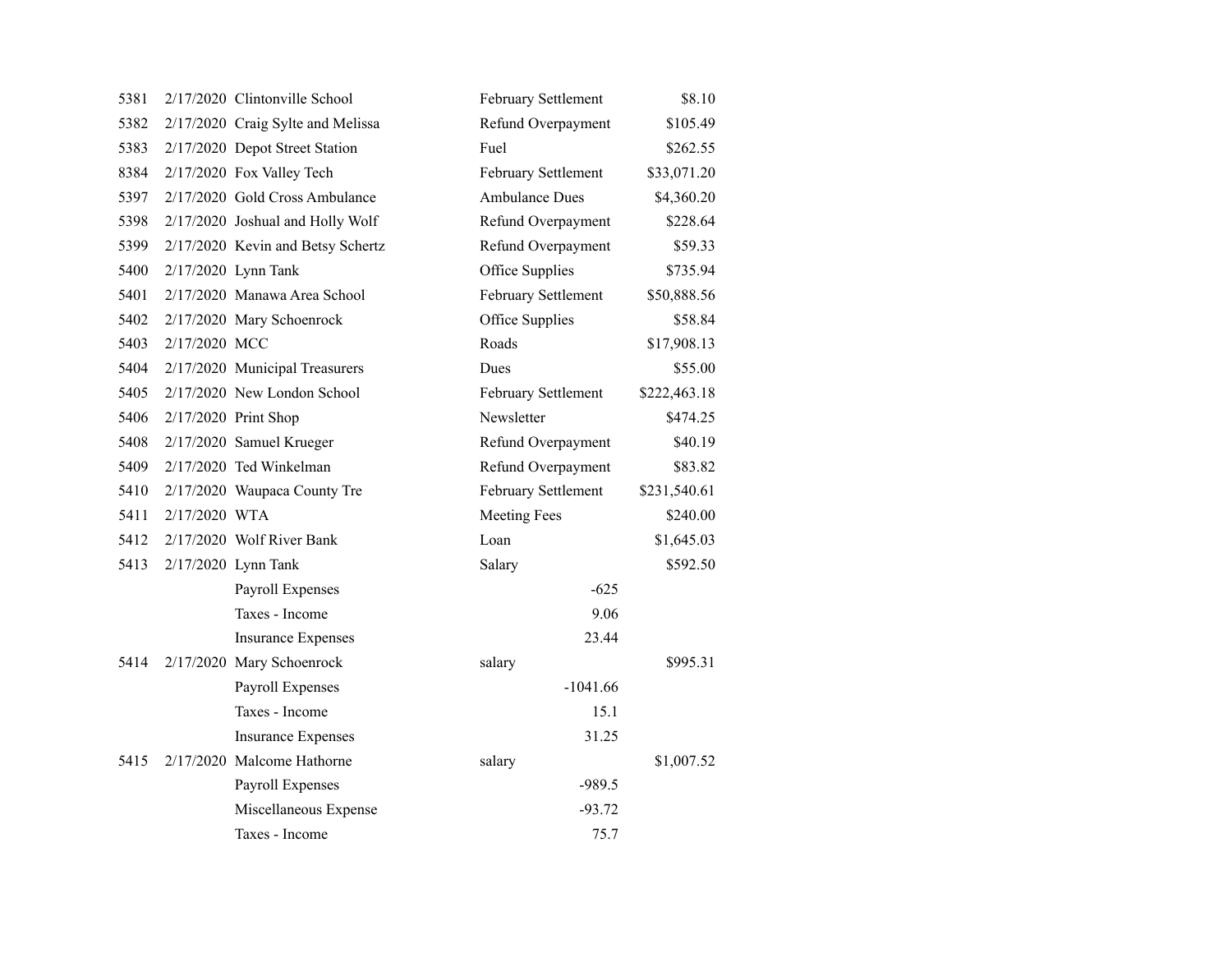| 5417 |                | $2/17/2020$ Peter Kalbus            | Refund Overpayment       | \$2,439.43  |
|------|----------------|-------------------------------------|--------------------------|-------------|
| 5418 |                | 2/17/2020 Robb & Molly Her          | Refund Overpayment       | \$68.67     |
| 5416 |                | 2/29/2020 WE Energies               | <b>Utilities</b>         | \$170.67    |
| 5460 |                | 3/16/2020 WE Energies               | <b>Utilities</b>         | \$116.52    |
| 5419 | 3/17/2020 AT&T |                                     | Telephone Expenses       | \$169.57    |
| 5420 |                | 3/17/2020 City of New London        | Accounts Payable         | \$18,231.38 |
| 5421 |                | 3/17/2020 Depot Street Station      | Fuel                     | \$373.84    |
| 5422 |                | 3/17/2020 Highway Truck Parts       | <b>Truck Maintenance</b> | \$253.65    |
| 5423 |                | 3/17/2020 Judy Schultz              | Refund Hall Rental       | \$75.00     |
| 5424 |                | 3/17/2020 Lynn Tank                 | Salary                   | \$747.44    |
|      |                | Computer and Internet Treasurer new | $-547.45$                |             |
|      |                | Computer and Internet Quick books   | -199.99                  |             |
| 5425 |                | 3/17/2020 Manawa Fire Dept          | Fire Dues                | \$1,460.01  |
| 5426 | 3/17/2020 MCC  |                                     | Roads                    | \$12,254.35 |
| 5427 | 3/17/2020 MSA  |                                     | Engineering - Roads      | \$5,877.68  |
| 5428 |                | $3/17/2020$ Susan Nehring           | Refund Overpayment       | \$42.75     |
| 5429 |                | 3/17/2020 Rent A Flash              | Signs                    | \$277.10    |
| 5430 |                | 3/17/2020 Town Counsel Law          | Legal                    | \$75.00     |
| 5431 |                | 3/17/2020 Village of Bear Creek     | Fire Dues                | \$552.07    |
| 5432 |                | 3/17/2020 Waupaca County Highway    | Roads                    | \$474.51    |
| 5433 |                | 3/17/2020 DWD Div of Unemp          | Unemployment             | \$50.00     |
| 5436 |                | 3/17/2020 Lynn Tank                 | Salary                   | \$714.05    |
|      |                | Payroll Expenses                    | $-625$                   |             |
|      |                | Per Diem                            | $-90$                    |             |
|      |                | Mileage                             | $-36.23$                 |             |
|      |                | Taxes - Income                      | 10.37                    |             |
|      |                | <b>Insurance Expenses</b>           | 26.81                    |             |
| 5438 |                | 3/17/2020 Karen Handschke           | Salary                   | \$219.40    |
|      |                | Payroll Expenses                    | $-162.25$                |             |
|      |                | Payroll Expenses                    | -33                      |             |
|      |                | Mileage                             | $-24.15$                 |             |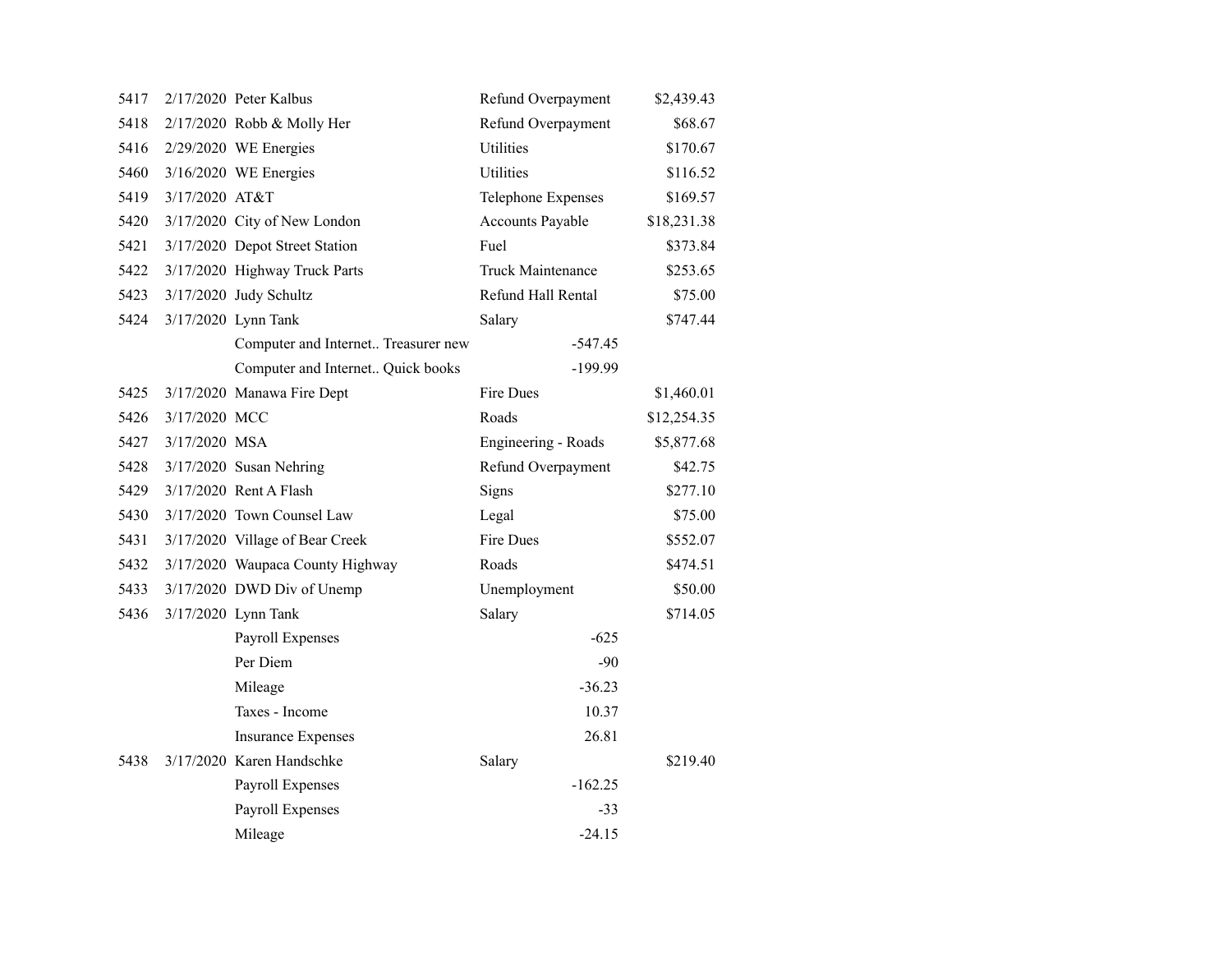| 5439 | 3/17/2020 Barb Jeffers      | Salary           |            | \$120.96   |
|------|-----------------------------|------------------|------------|------------|
|      | Payroll Expenses            |                  | $-68.88$   |            |
|      | Payroll Expenses            |                  | $-28.5$    |            |
|      | Mileage                     |                  | $-23.58$   |            |
| 5440 | 3/17/2020 Karyl Hebel       | Salary           |            | \$220.55   |
|      | Payroll Expenses            |                  | $-162.25$  |            |
|      | Payroll Expenses            |                  | $-33$      |            |
|      | Mileage                     |                  | $-25.3$    |            |
| 5441 | 3/17/2020 Dianne Gerndt     | Salary           |            | \$99.75    |
|      | Payroll Expenses            |                  | $-71.25$   |            |
|      | Payroll Expenses - training |                  | $-28.5$    |            |
| 5442 | 3/17/2020 Paul Hanlon       | Salary           |            | \$595.28   |
|      | Payroll Expenses            |                  | $-644.59$  |            |
|      | Taxes - Income              |                  | 49.31      |            |
| 5443 | 3/17/2020 Margaret Fietzer  | Salary           |            | \$188.18   |
|      | Payroll Expenses            |                  | $-140.13$  |            |
|      | Payroll Expenses - training |                  | $-28.5$    |            |
|      | Mileage                     |                  | $-19.55$   |            |
| 5444 | 3/17/2020 Debbie Sorensen   | Payroll Expenses |            | \$28.50    |
| 5446 | 3/17/2020 Jan Popke         | Salary           |            | \$192.21   |
|      | Payroll Expenses            |                  | $-140.13$  |            |
|      | Payroll Expenses - training |                  | $-28.5$    |            |
|      | Mileage                     |                  | $-23.58$   |            |
| 5448 | 3/17/2020 Mary Schoenrock   | Salary           |            | \$1,349.96 |
|      | Payroll Expenses            |                  | $-1041.66$ |            |
|      | Payroll Expenses - training |                  | $-165$     |            |
|      | Per Diem                    |                  | $-35$      |            |
|      | Mileage                     |                  | $-157.55$  |            |
|      | Taxes - Income              |                  | 18         |            |
|      | <b>Insurance Expenses</b>   |                  | 31.25      |            |
| 5449 | 3/17/2020 Malcome Hathorne  | Salary           |            | \$579.45   |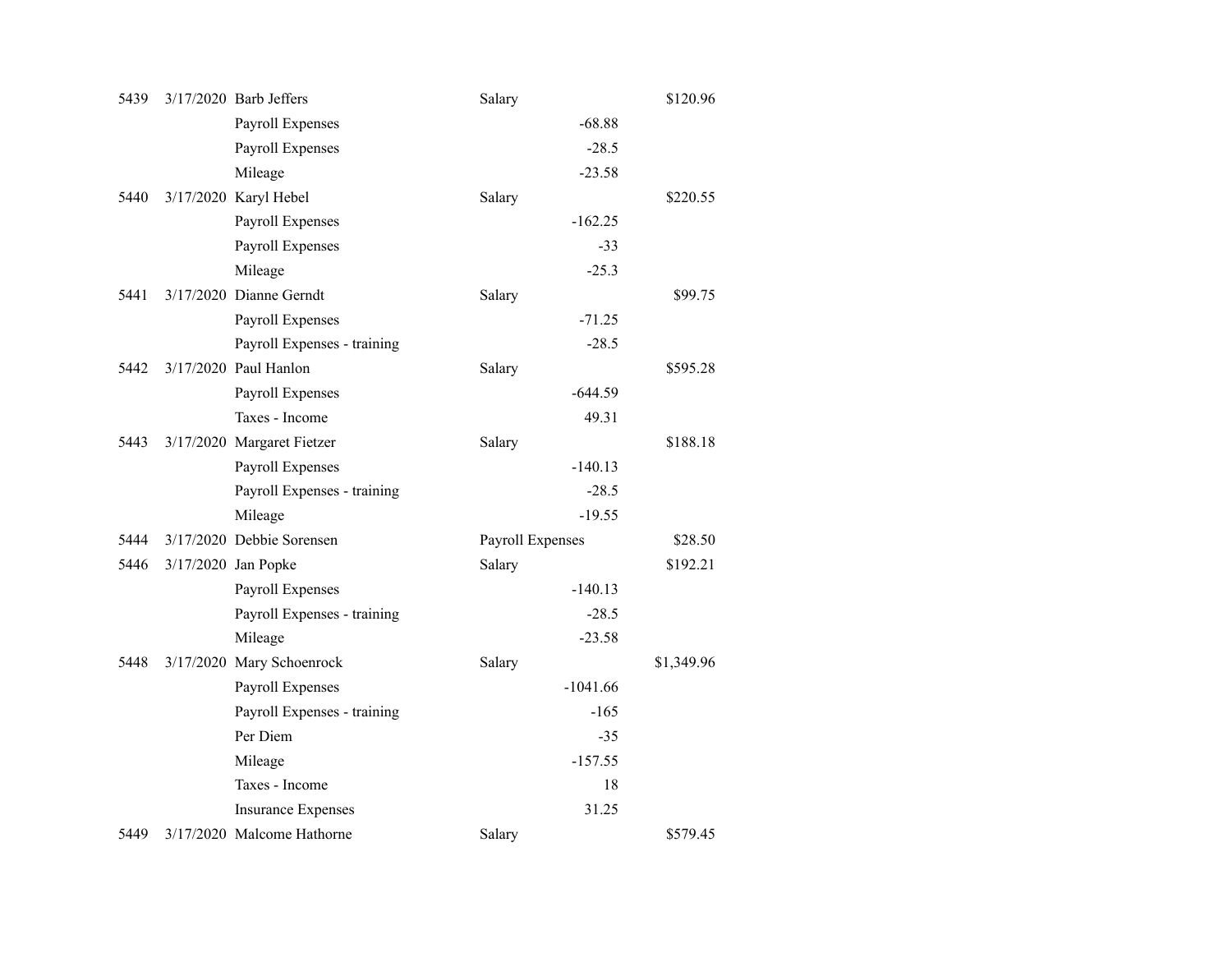|      |                   | Payroll Expenses               | $-570$                |            |
|------|-------------------|--------------------------------|-----------------------|------------|
|      |                   | Roads                          | $-53.06$              |            |
|      |                   | Taxes - Income                 | 43.61                 |            |
| 5450 |                   | 3/17/2020 Colin Wirth          | Salary                | \$520.39   |
|      |                   | Payroll Expenses               | $-563.5$              |            |
|      |                   | Taxes - Income                 | 43.11                 |            |
| 5452 |                   | 3/17/2020 Robert Most          | Salary                | \$32.32    |
|      |                   | Per Diem                       | $-35$                 |            |
|      |                   | Taxes - Income                 | 2.68                  |            |
| 5453 |                   | 3/17/2020 Robert Dailey        | Salary                | \$32.32    |
|      |                   | Per Diem                       | $-35$                 |            |
|      |                   | Taxes - Income                 | $-2.68$               |            |
| 5454 |                   | 3/17/2020 Kelly Lehl           | Salary                | \$32.32    |
|      |                   | Per Diem                       | $-35$                 |            |
|      |                   | Taxes - Income                 | 2.68                  |            |
| 5455 |                   | 3/17/2020 Bernie Ritchie       | Salary                | \$32.32    |
|      |                   | Per Diem                       | $-35$                 |            |
|      |                   | Taxes - Income                 | 2.68                  |            |
| 5457 | 3/17/2020 Al Tank |                                | Payroll Expenses      | \$257.50   |
| 5458 |                   | 3/17/2020 Wolf River Bank      | Loan                  | \$1,645.03 |
| 5459 |                   | 3/17/2020 Roseanne Sanderfoot  | Salary                | \$52.08    |
|      |                   | Payroll Expenses               | $-28.5$               |            |
|      |                   | Mileage                        | $-23.58$              |            |
| 5461 |                   | 4/7/2020 Sommerville Flag      | Hall Maintenance      | \$39.00    |
| 5462 |                   | 4/15/2020 Mary Schoenrock      | Elections             | \$232.98   |
| 5463 |                   | 4/20/2020 Depot Street Station | Fuel                  | \$51.45    |
| 5464 |                   | 4/20/2020 Emanual Cemetary     | Cemetary Expense      | \$535.00   |
| 5465 |                   | 4/20/2020 Gary Sonnenberg      | Elections             | \$90.00    |
| 5466 |                   | 4/20/2020 Gold Cross Ambulance | <b>Ambulance Dues</b> | \$4,360.20 |
| 5467 |                   | 4/20/2020 Lynn Tank            | Office Supplies       | \$701.95   |
| 5468 |                   | 4/20/2020 Manawa Fire Dept     | Fire Dues             | \$1,891.54 |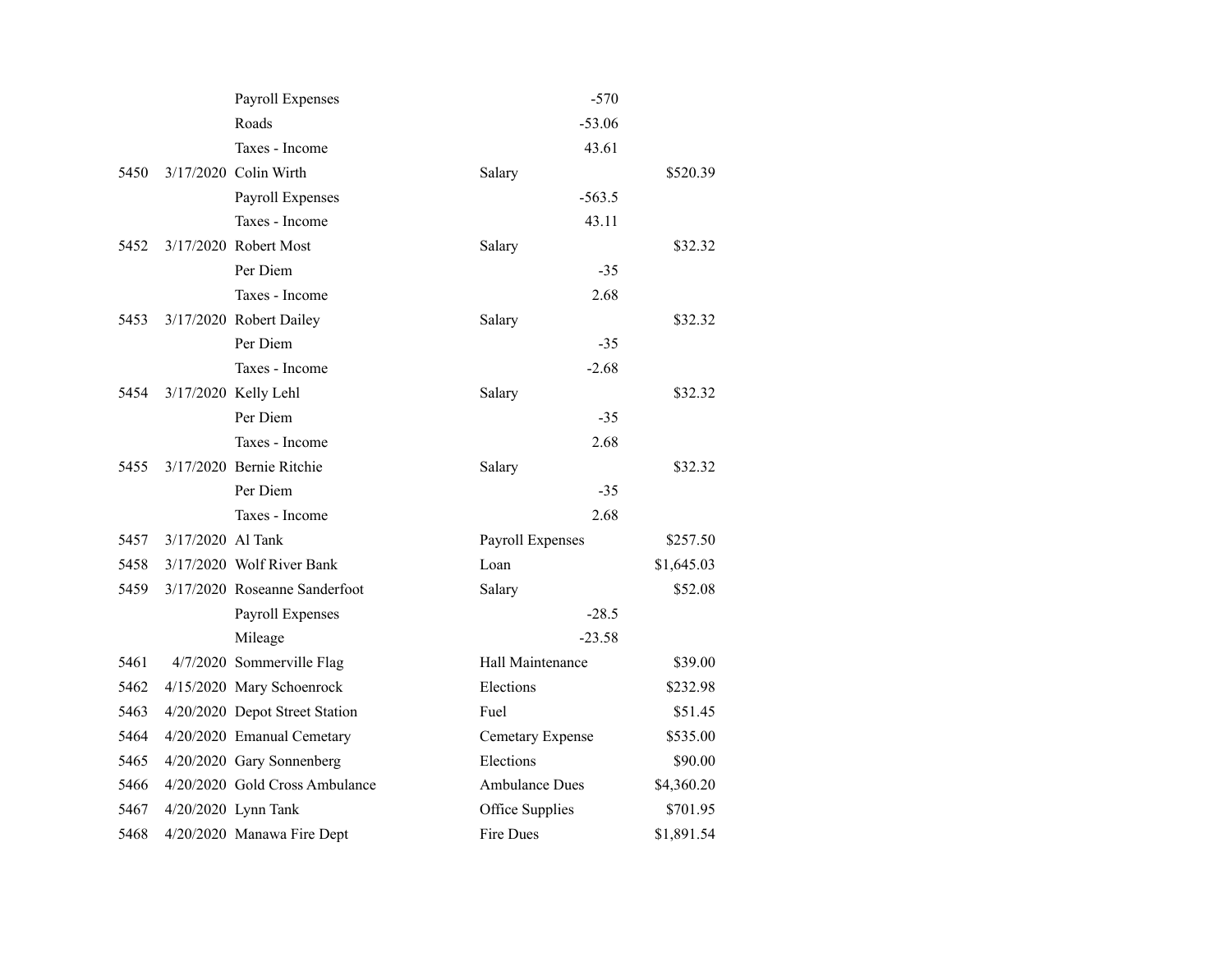| 5469 |                 | 4/20/2020 Manawa Rural Ambulance | <b>Ambulance Dues</b>   | \$1,851.92 |
|------|-----------------|----------------------------------|-------------------------|------------|
| 5470 | 4/20/2020 MARCC |                                  | Recycling               | \$835.50   |
| 5471 |                 | 4/20/2020 Mary Schoenrock        | Elections               | \$205.07   |
| 5472 | 4/20/2020 MSA   |                                  | Engineering - Roads     | \$1,057.31 |
| 5473 |                 | 4/20/2020 Ruckdashel Cemetary    | Cemetary Expense        | \$540.00   |
| 5474 |                 | 4/20/2020 St Patrick Cemetary    | Cemetary Expense        | \$600.00   |
| 5475 |                 | 4/20/2020 Volm Companies         | <b>Accounts Payable</b> | \$72.50    |
| 5476 |                 | 4/20/2020 Waupaca County Tre     | Accounts Payable        | \$747.75   |
| 5477 |                 | $4/20/2020$ WI Towns Assoc       | Dues                    | \$1,095.00 |
| 5478 |                 | 4/20/2020 Wolf River Bank        | Loan                    | \$1,645.03 |
| 5479 |                 | 4/20/2020 Lynn Tank              | Salary                  | \$592.50   |
|      |                 | Payroll Expenses                 | $-625$                  |            |
|      |                 | Taxes - Income                   | 9.06                    |            |
|      |                 | <b>Insurance Expenses</b>        | 23.44                   |            |
| 5480 |                 | 4/20/2020 Alan Tank              | Salary                  | \$1,872.20 |
|      |                 | Payroll Expenses                 | $-1250$                 |            |
|      |                 | Per Diem                         | $-175$                  |            |
|      |                 | Mileage                          | $-50.6$                 |            |
|      |                 | Payroll Expenses                 | $-547.5$                |            |
|      |                 | Taxes - Income                   | 150.9                   |            |
| 5481 |                 | 4/20/2020 Don Laughlin           | Salary                  | \$954.36   |
|      |                 | Payroll Expenses                 | $-625$                  |            |
|      |                 | Per Diem                         | $-140$                  |            |
|      |                 | Payroll Expenses                 | $-236.25$               |            |
|      |                 | Taxes - Income                   | 14.52                   |            |
|      |                 | Mileage                          | $-5.18$                 |            |
|      |                 | <b>Insurance Expenses</b>        | 37.55                   |            |
| 5482 |                 | 4/20/2020 Karen Handschke        | Payroll Expenses        | \$192.50   |
| 5483 |                 | 4/20/2020 Karyl Hebel            | Payroll Expenses        | \$225.50   |
| 5484 |                 | 4/20/2020 Debbie Sorensen        | Payroll Expenses        | \$71.25    |
| 5485 |                 | 4/20/2020 Jan Popke              | Payroll Expenses        | \$133.00   |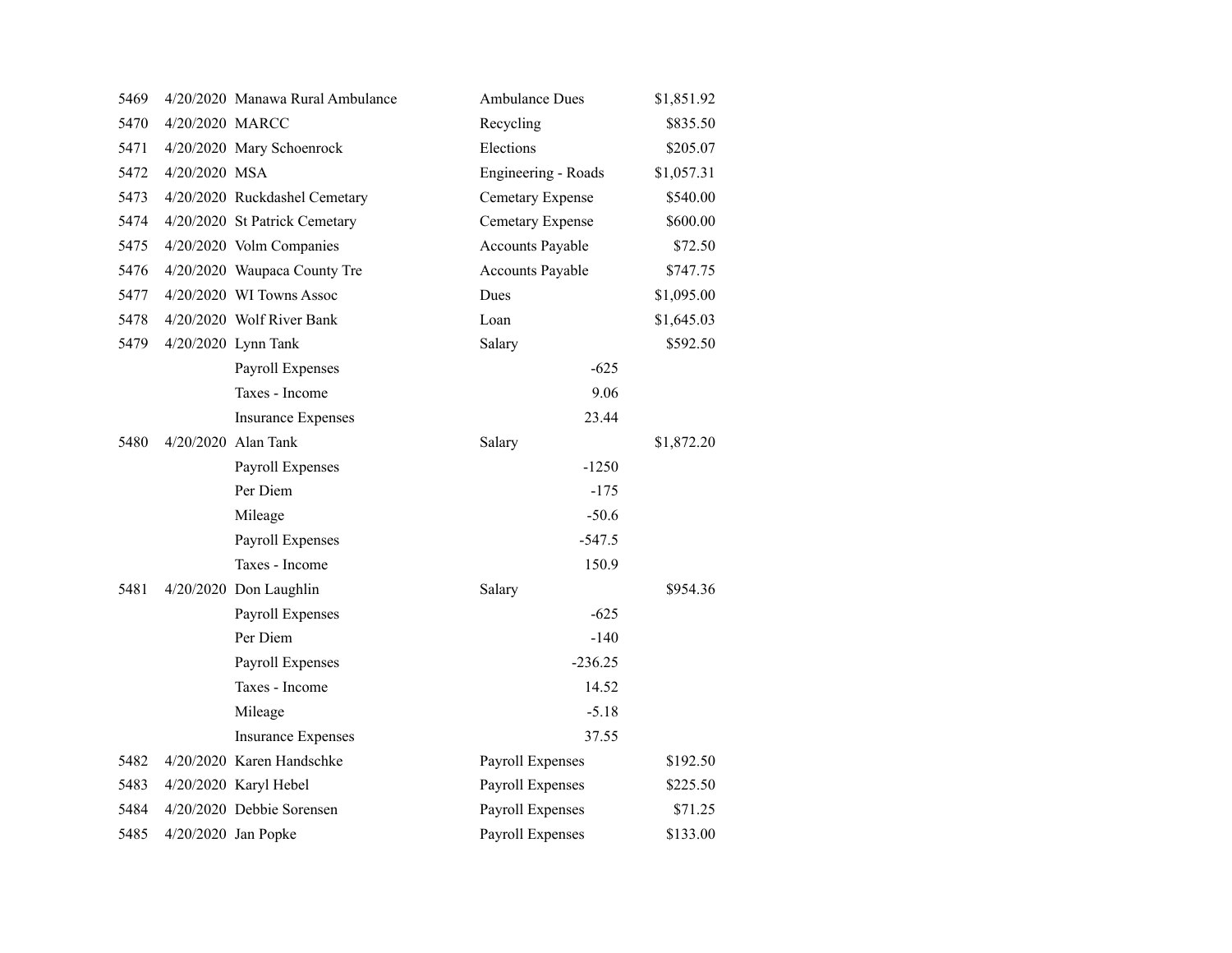| 5486 |                | 4/20/2020 Mary Schoenrock        | Salary                   | \$1,190.52 |
|------|----------------|----------------------------------|--------------------------|------------|
|      |                | Payroll Expenses                 | $-1041.66$               |            |
|      |                | Taxes - Income                   | 15.1                     |            |
|      |                | <b>Insurance Expenses</b>        | 31.25                    |            |
|      |                | <b>Clerk Expenses</b>            | $-15.81$                 |            |
|      |                | Mileage                          | $-179.4$                 |            |
| 5487 |                | 4/20/2020 Malcome Hathorne       | Salary                   | \$358.62   |
|      |                | Payroll Expenses                 | $-300$                   |            |
|      |                | Hall Maintenance                 | $-81.57$                 |            |
|      |                | Taxes - Income                   | 22.95                    |            |
| 5488 |                | 4/20/2020 Roseanne Sanderfoot    | Salary                   | \$61.75    |
|      |                | Paroll Expenses                  | $-61.75$                 |            |
|      |                | Mileage                          | $\overline{0}$           |            |
| 5489 |                | 4/20/2020 Kristine Drath         | Payroll Expenses         | \$133.00   |
| 5490 |                | 4/20/2020 Paige Scott            | Payroll Expenses         | \$133.00   |
| 5491 |                | 4/20/2020 Kaley DuCoeur          | Salary                   | \$124.75   |
|      |                | Payroll Expenses                 | $-133$                   |            |
|      |                | Taxes - Income                   | 8.25                     |            |
| 5492 |                | 4/20/2020 Krista Enock           | <b>Payroll Expenses</b>  | \$133.00   |
| 5493 | 4/20/2020 AT&T |                                  | Telephone Expenses       | \$161.03   |
| 5494 |                | 4/20/2020 WE Energies            | <b>Utilities</b>         | \$122.37   |
| 5495 |                | 4/20/2020 Nationwide Insurance   | <b>Insurance Expense</b> | \$459.36   |
| 5496 |                | 4/20/2020 United States Treasury | Taxes-Income             | \$626.04   |
| 5497 | 5/18/2020 AT&T |                                  | Telephone Expenses       | \$157.23   |
| 5498 |                | 5/18/2020 Casey Excavating       | Roads                    | \$910.00   |
| 5499 |                | 5/18/2020 City of New London     | Elections                | \$60.00    |
| 5500 |                | 5/18/2020 Depot Street Station   | Fuel                     | \$181.19   |
| 5501 |                | 5/18/2020 Mary Schoenrock        | Computer and Internet    | \$34.99    |
| 5502 | 5/18/2020 MCC  |                                  | Roads                    | \$115.08   |
| 5503 | 5/18/2020 MSA  |                                  | Engineering - Roads      | \$1,735.13 |
| 5504 |                | 5/18/2020 Preuss Appraisal       | Assessor                 | \$3,000.00 |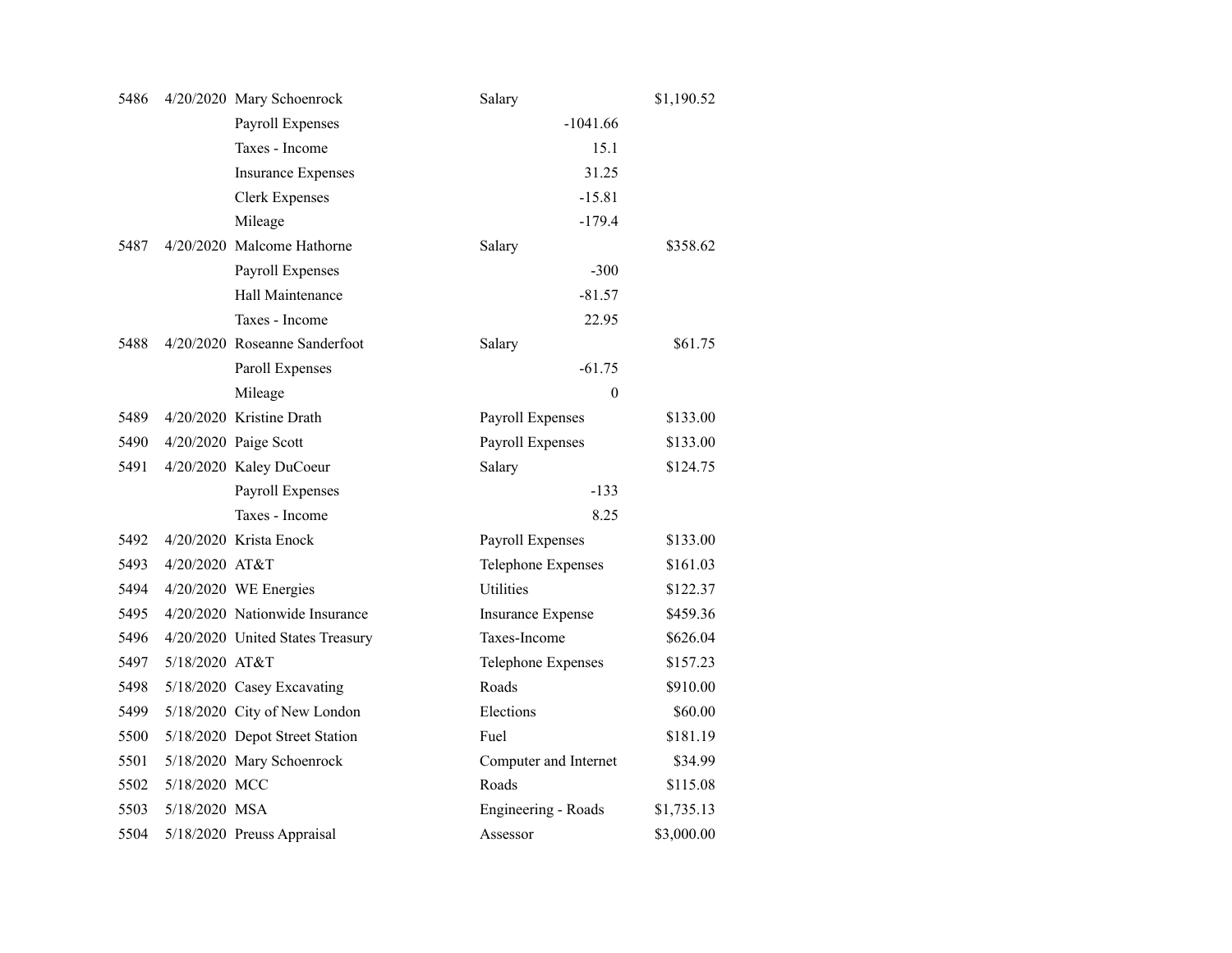| 5505 | 5/18/2020 Print Shop           | Newsletter               | \$524.78   |
|------|--------------------------------|--------------------------|------------|
| 5506 | 5/18/2020 Rent A Flash         | Signs                    | \$286.50   |
| 5507 | 5/18/2020 Town Counsel Law     | Legal                    | \$1,095.00 |
| 5508 | 5/18/2020 UW Green Bay Clerk   | Clerk Conference         | \$489.00   |
| 5509 | 5/18/2020 Waupaca County Tre   | <b>Accounts Payable</b>  | \$21.49    |
| 5510 | 5/18/2020 Weyers Equipment     | Accounts Payable         | \$4,267.79 |
| 5511 | 5/18/2020 Wolf River Bank      | Loan                     | \$1,645.03 |
| 5520 | 5/18/2020 Lynn Tank            | Salary                   | \$592.50   |
|      | Payroll Expenses               | $-625$                   |            |
|      | <b>Insurance Expenses</b>      | 23.44                    |            |
|      | Taxes - Income                 | 9.06                     |            |
| 5521 | 5/18/2020 Jeffrey Handschke    | Salary                   | \$1,029.15 |
|      | Payroll Expenses               | $-625$                   |            |
|      | Per Diem                       | $-377.5$                 |            |
|      | Mileage                        | $-78.78$                 |            |
|      | <b>Insurance Expenses</b>      | 37.59                    |            |
|      | Taxes - Income                 | 14.54                    |            |
| 5522 | 5/18/2020 Mary Schoenrock      | Salary                   | \$995.31   |
|      | Payroll Expenses               | $-1041.66$               |            |
|      | <b>Insurance Expenses</b>      | 31.25                    |            |
|      | Taxes - Income                 | 15.1                     |            |
| 5523 | 5/18/2020 Colin Wirth          | Salary                   | \$594.73   |
|      | Payroll Expenses               | $-644$                   |            |
|      | Taxes - Income                 | 49.27                    |            |
| 5524 | 6/1/2020 Gary Sonnenberg       | Computer and Internet    | \$127.50   |
| 5525 | 6/15/2020 US Postal Service    | Postage and Delivery     | \$110.00   |
| 5526 | $6/15/2020$ WE Energies        | Utilities                | \$95.30    |
| 5527 | 6/15/2020 Bear Graphics        | <b>Accounts Payable</b>  | \$472.88   |
| 5528 | 6/15/2020 Depot Street Station | Fuel                     | \$56.23    |
| 5529 | 6/15/2020 Driftwood Septic     | Septic                   | \$75.00    |
| 5530 | 6/15/2020 Highway Truck Parts  | <b>Truck Maintenance</b> | \$127.96   |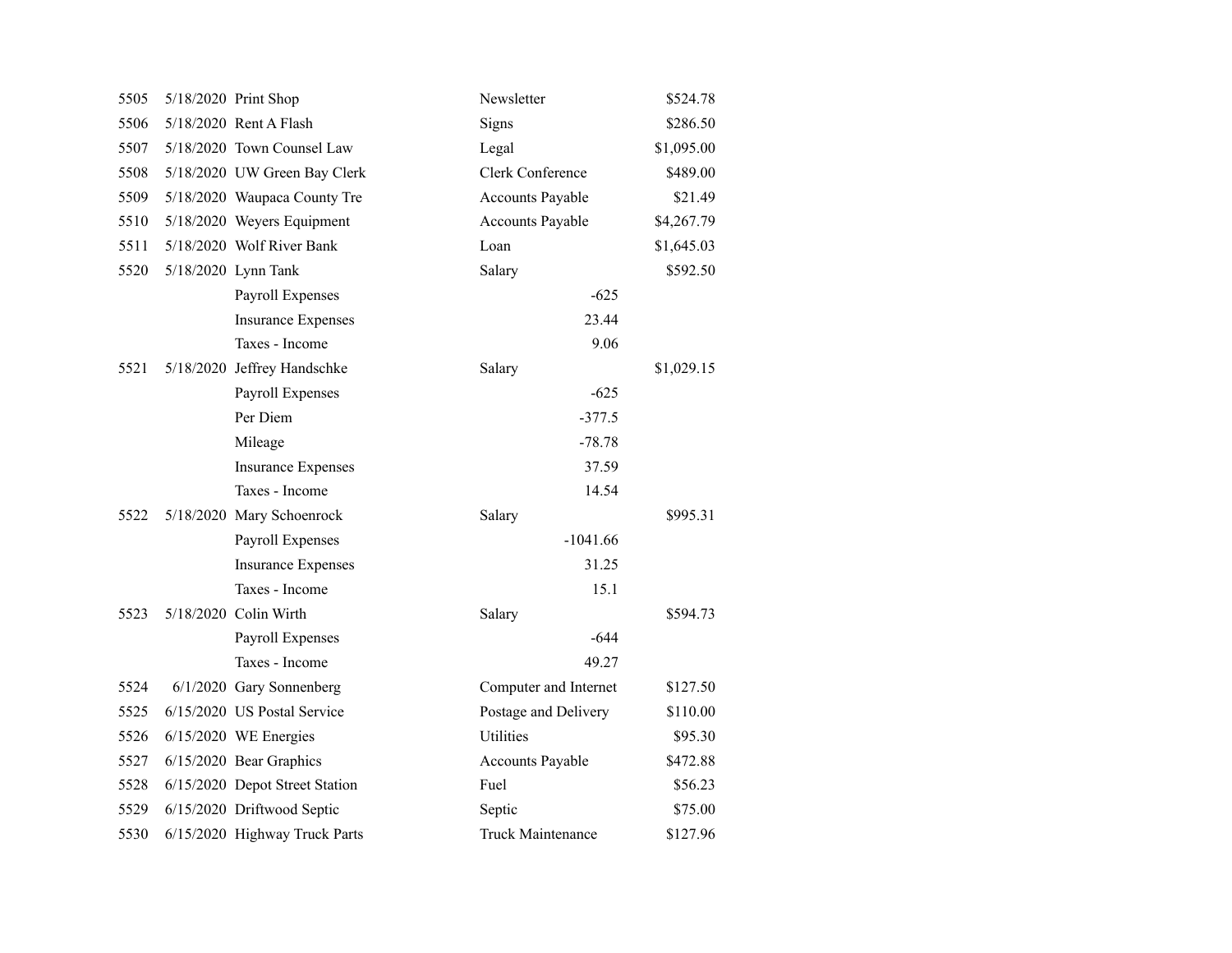| 5531 |                | 6/15/2020 New London Buyer's   | Elections               | \$92.29     |
|------|----------------|--------------------------------|-------------------------|-------------|
| 5532 |                | 6/15/2020 Per Mar Security Ser | Security System         | \$247.56    |
| 5533 |                | 6/15/2020 Preuss Appraisal     | Assessor                | \$3,000.00  |
| 5534 |                | 6/15/2020 US Treasury          | Payroll Expenses        | \$509.92    |
| 5535 |                | 6/15/2020 Waupaca County PTF   | Recycling               | \$72.00     |
| 5536 |                | 6/15/2020 Waupaca County Tre   | Accounts Payable        | \$66.00     |
| 5537 |                | 6/15/2020 WI DWD Div of Une    | Unemployment            | \$50.00     |
| 5538 |                | 6/15/2020 Wolf River Bank      | Loan                    | \$1,645.03  |
| 5539 |                | 6/15/2020 Lynn Tank            | Salary                  | \$592.50    |
|      |                | Payroll Expenses               | $-625$                  |             |
|      |                | Taxes - Income                 | 9.06                    |             |
|      |                | <b>Insurance Expenses</b>      | 23.44                   |             |
| 5540 |                | 6/15/2020 Mary Schoenrock      | Salary                  | \$1,026.93  |
|      |                | Payroll Expenses               | $-1041.66$              |             |
|      |                | Taxes - Income                 | 15.1                    |             |
|      |                | <b>Insurance Expenses</b>      | 31.25                   |             |
|      |                | <b>Clerk Expenses</b>          | $-31.62$                |             |
| 5541 |                | 6/15/2020 Lee Robbert          | Salary                  | \$1,344.03  |
|      |                | Payroll Expenses               | $-1454.25$              |             |
|      |                | Taxes - Income                 | 110.22                  |             |
| 5542 | 6/15/2020 AT&T |                                | Telephone Expenses      | \$166.30    |
| 5543 |                | 6/15/2020 FML Timberrr Co LLC  | <b>Accounts Payable</b> | \$2,000.00  |
| 5544 |                | 6/15/2020 Lynn Tank            | Hall Maintenance        | \$100.07    |
| 5546 |                | 6/20/2020 Don Laughlin         | Salary                  | \$1,638.72  |
|      |                | Payroll Expenses               | $-1649.5$               |             |
|      |                | Roads                          | $-75$                   |             |
|      |                | Taxes - Income                 | 23.92                   |             |
|      |                | <b>Insurance Expenses</b>      | 61.86                   |             |
| 5545 |                | 7/3/2020 FML Timberrr Co LLC   | Roads                   | \$15,000.00 |
| 5547 |                | 7/3/2020 WE Energies           | <b>Utilities</b>        | \$102.24    |
| 5550 |                | 7/21/2020 Casey Excavating     | Roads                   | \$12,541.74 |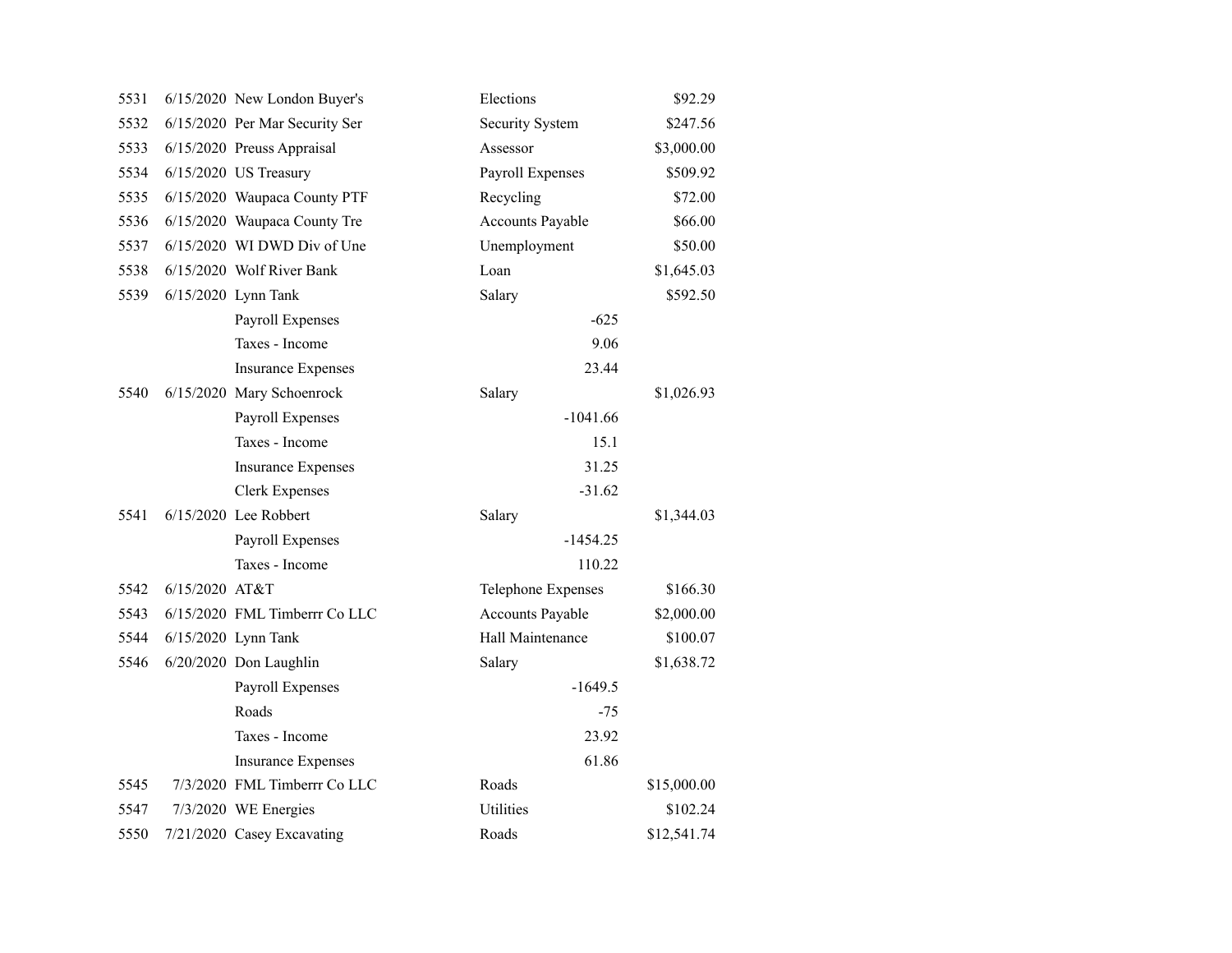| 5551 |               | 7/21/2020 Depot Street Station  | Fuel                              | \$106.03   |
|------|---------------|---------------------------------|-----------------------------------|------------|
| 5552 |               | 7/21/2020 Gold Cross Ambulance  | <b>Ambulance Dues</b>             | \$4,360.20 |
| 5553 |               | 7/21/2020 Highway Truck Parts   | <b>Truck Maintenance</b>          | \$446.00   |
| 5554 |               | 7/21/2020 Lynn Tank             | Office Supplies                   | \$52.74    |
| 5555 |               | 7/21/2020 Manawa Fire Dept      | Fire Dues                         | \$1,891.54 |
| 5556 |               | 7/21/2020 Manawa Rurl           | <b>Ambulance Dues</b>             | \$1,851.92 |
| 5557 | 7/21/2020 MCC |                                 | Roads                             | \$169.20   |
| 5558 | 7/21/2020 MSA |                                 | Engineering - Roads<br>\$7,281.88 |            |
| 5559 |               | 7/21/2020 Nationwide Insurance  | <b>Insurance Expense</b>          | \$602.14   |
| 5560 |               | 7/21/2020 New London Buyer's    | Elections                         | \$15.10    |
| 5561 |               | 7/21/2020 Print Shop            | Newsletter                        | \$524.78   |
| 5562 |               | 7/21/2020 Rent A Flash          | Signs                             | \$157.20   |
| 5563 |               | 7/21/2020 Star Communication    | Internet                          | \$604.01   |
| 5564 |               | 7/21/2020 US Treasury           | Payroll Expenses                  | \$934.10   |
| 5565 |               | 7/21/2020 Village of Bear Creek | Fire Dues                         | \$1,650.78 |
| 5566 |               | 7/21/2020 WI Municipal Clerks   | Clerk Conference                  | \$25.00    |
| 5567 |               | 7/21/2020 Wolf River Bank       | Loan                              | \$1,645.03 |
| 5568 |               | 7/21/2020 Wolf river Propane    | Fuel                              | \$732.30   |
| 5569 |               | 7/21/2020 Robert Most           | Salary                            | \$32.32    |
|      |               | Per Diem                        | $-35$                             |            |
|      |               | Taxes - Income                  | 2.68                              |            |
| 5570 |               | 7/21/2020 Robert Dailey         | Salary                            | \$32.32    |
|      |               | Per Diem                        | $-35$                             |            |
|      |               | Taxes - Income                  | 2.68                              |            |
| 5571 |               | 7/21/2020 Alan Tank             | Salary                            | \$2,037.76 |
|      |               | Payroll Expenses                | $-1250$                           |            |
|      |               | <b>Building Permits</b>         | $-205$                            |            |
|      |               | Per Diem                        | $-215$                            |            |
|      |               | Roads                           | $-502.5$                          |            |
|      |               | Mileage                         | $-28.18$                          |            |
|      |               | Hall Maintenance                | $-3.28$                           |            |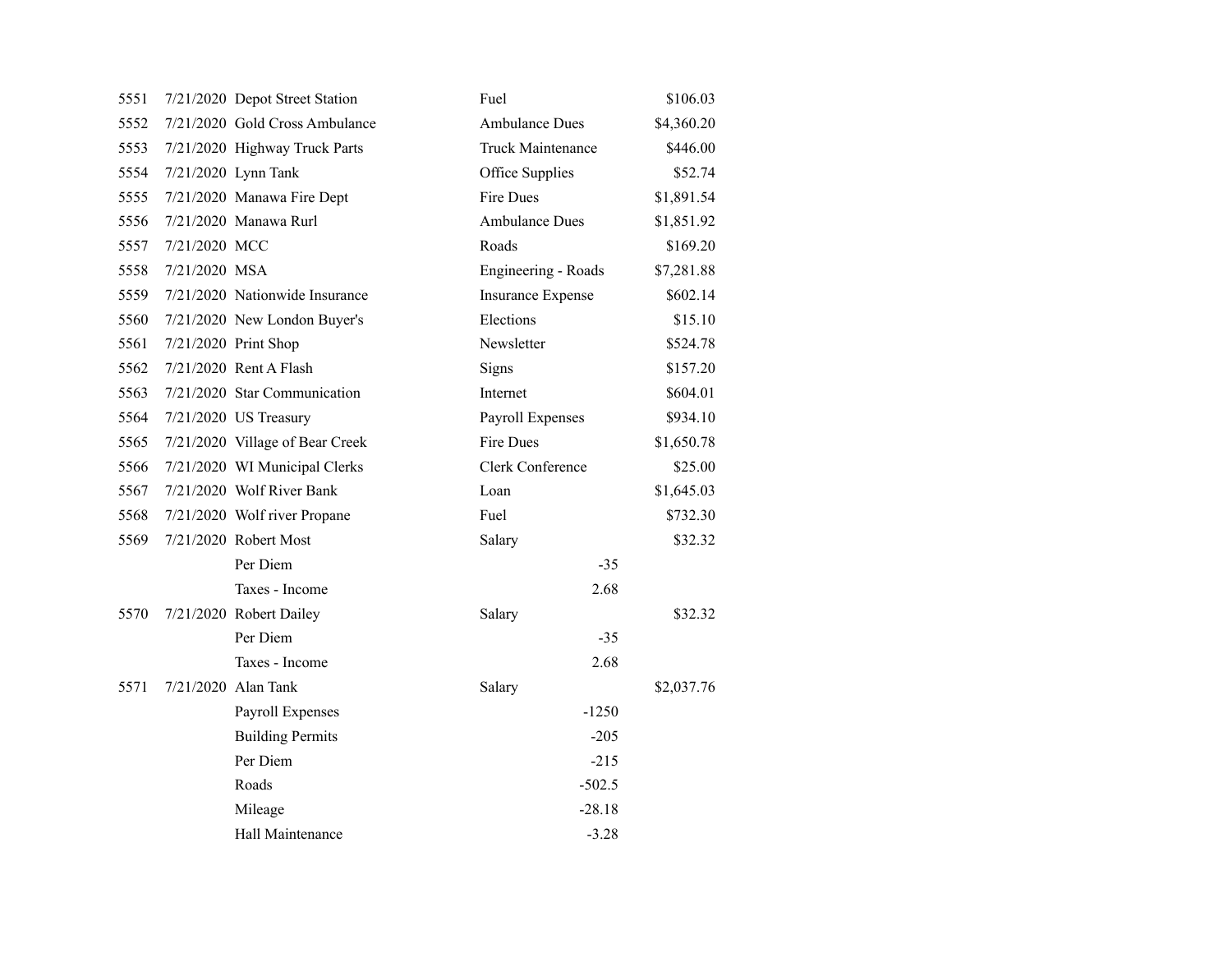|      |                | Taxes - Income            | 166.2                 |            |
|------|----------------|---------------------------|-----------------------|------------|
| 5572 |                | 7/21/2020 Jeff Handschke  | Salary                | \$1,471.50 |
|      |                | Payroll Expenses          | $-625$                |            |
|      |                | Per Diem                  | $-320$                |            |
|      |                | Roads                     | $-495$                |            |
|      |                | Mileage                   | $-106.38$             |            |
|      |                | Taxes - Income            | 20.88                 |            |
|      |                | <b>Insuranec Expenses</b> | 54                    |            |
| 5573 |                | 7/21/2020 Harry Blum      | Salary                | \$238.72   |
|      |                | Hall Maintenance          | $-258.5$              |            |
|      |                | Taxes - Income            | 19.78                 |            |
| 5574 |                | 7/21/2020 Pat Gorman      | Salary                | \$339.84   |
|      |                | Payroll Expenses          | $-368$                |            |
|      |                | Taxes - Income            | 28.18                 |            |
| 5575 |                | 7/21/2020 Kelly Lehl      | Salary                | \$32.32    |
|      |                | Per Diem                  | $-35$                 |            |
|      |                | <b>Tanker Payment</b>     | 2.68                  |            |
| 5576 |                | 7/21/2020 Mary Schoenrock | Salary                | \$1,650.55 |
|      |                | Payroll Expenses          | $-1041.66$            |            |
|      |                | Per Diem                  | $-110$                |            |
|      |                | Mileage                   | $-144.9$              |            |
|      |                | Office Supplies           | $-401.94$             |            |
|      |                | Taxes - Income            | 16.7                  |            |
|      |                | <b>Insurance Expenses</b> | 31.25                 |            |
| 5577 |                | 7/21/2020 Lee Robbert     | Salary                | \$378.63   |
|      |                | Payroll Expenses          | $-410$                |            |
|      |                | Taxes - Income            | 31.37                 |            |
| 5578 |                | 7/21/2020 Gary Sonnenberg | Computer and Internet | \$112.50   |
| 5580 | 7/21/2020 AT&T |                           | Telephone Expenses    | \$155.59   |
| 5582 |                | 7/21/2020 Lynn Tank       | Salary                | \$592.50   |
|      |                | Payroll Expenses          | $-625$                |            |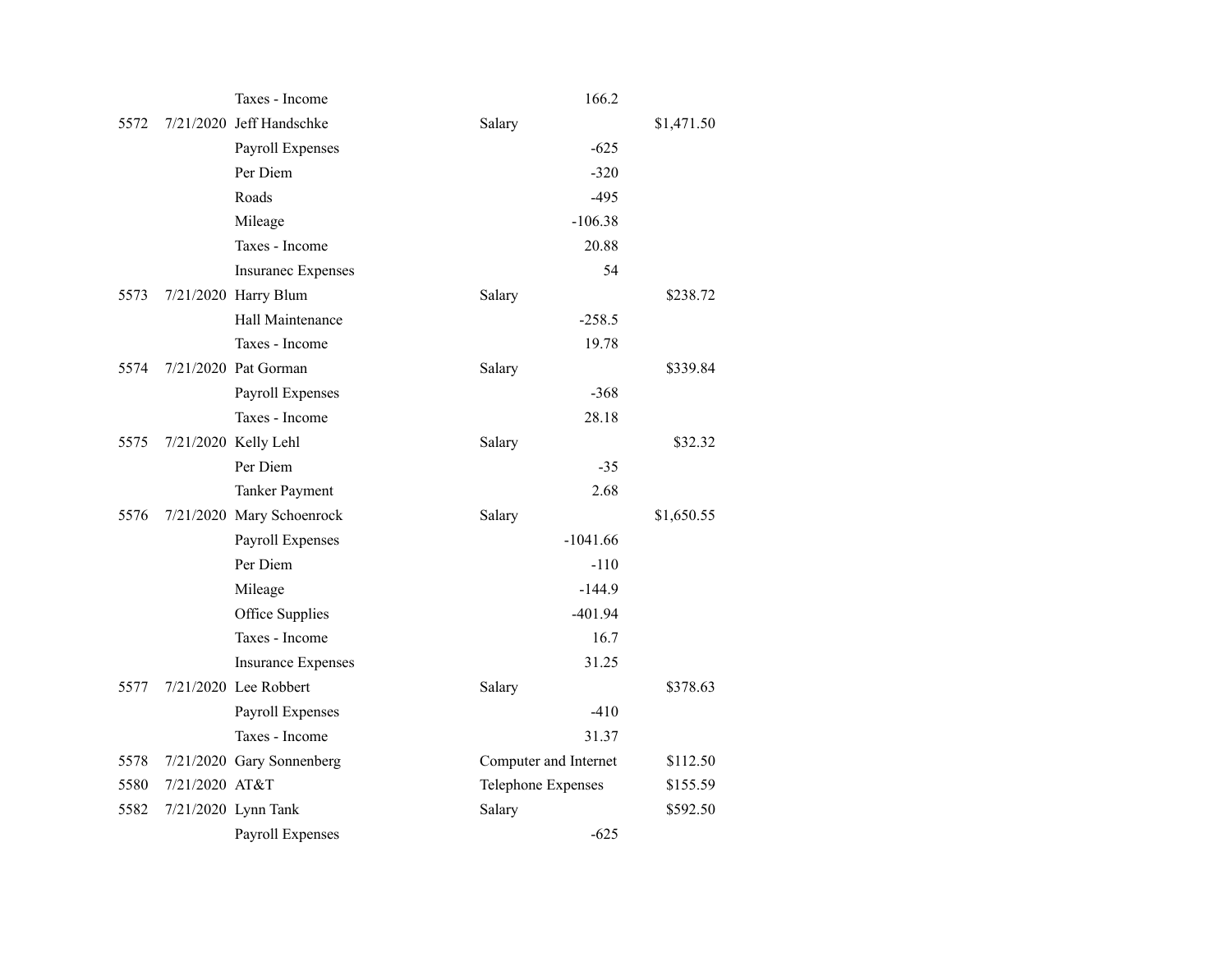|      |               | Taxes - Income                  | 9.06                     |             |
|------|---------------|---------------------------------|--------------------------|-------------|
|      |               | <b>Insurance Expenses</b>       | 23.44                    |             |
| 5579 |               | 7/28/2020 US Postal Service     | Postage and Delivery     | \$110.00    |
| 5581 |               | 8/1/2020 Cindy Maus             | <b>Hall Rental Fees</b>  | \$75.00     |
| 5583 |               | 8/8/2020 WE Energies            | <b>Utilities</b>         | \$111.77    |
| 5584 |               | 8/9/2020 Faul Bros Construction | Roads                    | \$96,662.00 |
| 5585 | 8/9/2020 AT&T |                                 | Telephone Expenses       | \$155.14    |
| 5586 |               | 8/9/2020 Bernie Ritchie         | Per Diem                 | \$35.00     |
| 5587 |               | 8/9/2020 Casey Excavating       | Roads                    | \$10,565.00 |
| 5588 |               | 8/9/2020 City of New London     | <b>Accounts Payable</b>  | \$3,093.81  |
| 5589 |               | 8/9/2020 Debbie Sorensen        | Elections                | \$142.50    |
| 5590 |               | 8/9/2020 Dianne Gerndt          | Elections                | \$76.00     |
| 5591 |               | 8/9/2020 Gary Sonnenberg        | Internet                 | \$67.50     |
| 5592 |               | 8/9/2020 Kaley DuCoeur          | Salary                   | \$142.50    |
| 5593 |               | 8/9/2020 Karen Handschke        | Elections                | \$198.00    |
| 5594 |               | 8/9/2020 Karyl Hebel            | Elections                | \$162.25    |
| 5595 |               | 8/9/2020 Kelly Lehl             | Per Diem                 | \$35.00     |
| 5596 |               | 8/9/2020 Krista Enock           | Payroll Expenses         | \$142.50    |
| 5597 |               | 8/9/2020 Manawa Fire Dept       | <b>Fire Dues</b>         | \$1,367.39  |
| 5598 | 8/9/2020 MCC  |                                 | Roads                    | \$225.69    |
| 5599 | 8/9/2020 MSA  |                                 | Engineering - Roads      | \$6,985.76  |
| 5600 |               | 8/9/2020 New London Buyer's     | Accounts Payable         | \$138.43    |
| 5601 |               | 8/9/2020 Rent A Flash           | Signs                    | \$166.70    |
| 5602 |               | 8/9/2020 Robert Dailey          | Per Diem                 | \$35.00     |
| 5603 |               | 8/9/2020 Rural Mutual           | <b>Insurance Expense</b> | \$60.00     |
| 5604 |               | 8/9/2020 Susan Finkel           | Elections                | \$142.50    |
| 5605 |               | 8/9/2020 Village of Bear Creek  | Fire Dues                | \$517.50    |
| 5606 |               | 8/9/2020 Waupaca County Tre     | <b>Accounts Payable</b>  | \$4,403.27  |
| 5607 |               | 8/9/2020 Wolf River Bank        | Loan                     | \$1,645.03  |
| 5608 |               | 8/9/2020 Lynn Tank              | Salary                   | \$592.50    |
|      |               | Payroll Expenses                | $-625$                   |             |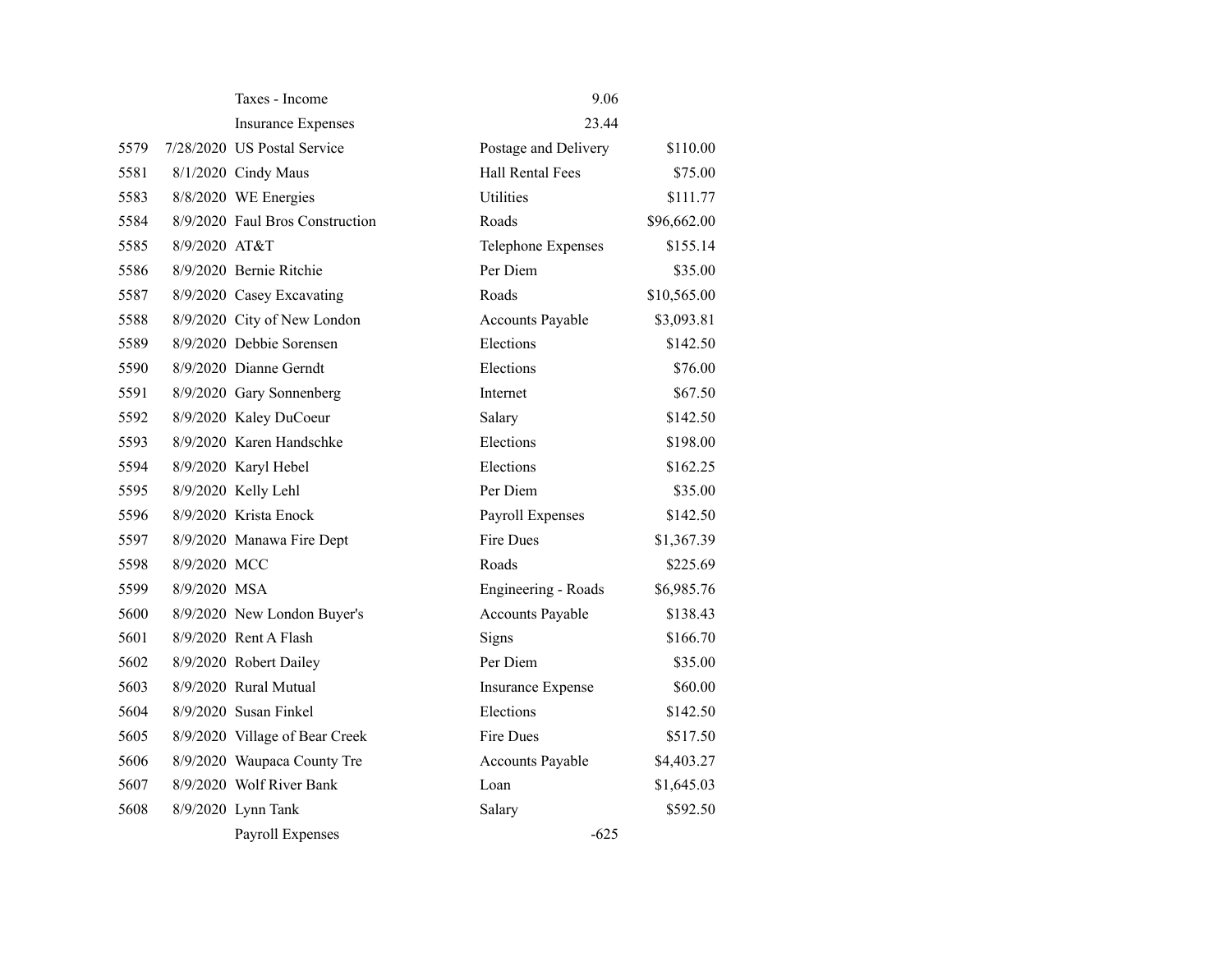|      |                | Taxes - Income                  | 9.06                    |            |
|------|----------------|---------------------------------|-------------------------|------------|
|      |                | <b>Insurance Expenses</b>       | 23.44                   |            |
| 5609 |                | 8/9/2020 Mary Schoenrock        | Salary                  | \$1,442.48 |
|      |                | Payroll Expenses                | $-1041.66$              |            |
|      |                | Payroll Expenses - training     | $-453.75$               |            |
|      |                | Taxes - Income                  | 21.68                   |            |
|      |                | <b>Insurance Expenses</b>       | 31.25                   |            |
| 5610 |                | 8/9/2020 Lee Robbert            | Salary                  | \$120.05   |
|      |                | <b>Payroll Expenses</b>         | $-130$                  |            |
|      |                | Taxes - Income                  | 9.95                    |            |
| 5611 |                | 8/9/2020 WalMart                | Prepaid Credit Card     | \$500.00   |
| 5612 |                | 8/29/2020 WE Energies           | <b>Utilities</b>        | \$111.22   |
| 5613 |                | 9/16/2020 US Postal Service     | Postage and Delivery    | \$250.00   |
| 5614 |                | 9/21/2020 Lynn Tank             | Salary                  | \$592.50   |
|      |                | Payroll Expenses                | $-625$                  |            |
|      |                | Taxes - Income                  | 9.06                    |            |
|      |                | <b>Insurance Expenses</b>       | 23.44                   |            |
| 5615 |                | 9/21/2020 Mary Schoenrock       | Salary                  | \$995.31   |
|      |                | <b>Payroll Expenses</b>         | $-1041.66$              |            |
|      |                | Taxes - Income                  | 15.1                    |            |
|      |                | <b>Insurance Expenses</b>       | 31.25                   |            |
| 5616 |                | 9/21/2020 Lee Robbert           | Salary                  | \$372.17   |
|      |                | <b>Payroll Expenses</b>         | $-403$                  |            |
|      |                | Taxes - Income                  | 30.83                   |            |
| 5617 | 9/21/2020 AT&T |                                 | Telephone Expenses      | \$162.35   |
| 5618 |                | 9/21/2020 Chili's Tree Service  | <b>Accounts Payable</b> | \$450.00   |
| 5619 |                | 9/21/2020 Depot Street Station  | <b>Accounts Payable</b> | \$98.99    |
| 5620 |                | 9/21/2020 Master Electrical Ser | <b>Accounts Payable</b> | \$1,261.00 |
| 5621 | 9/21/2020 MCC  |                                 | <b>Accounts Payable</b> | \$176.40   |
| 5622 | 9/21/2020 MSA  |                                 | <b>Accounts Payable</b> | \$1,601.88 |
| 5623 |                | 9/21/2020 Preuss Appraisal      | <b>Accounts Payable</b> | \$3,000.00 |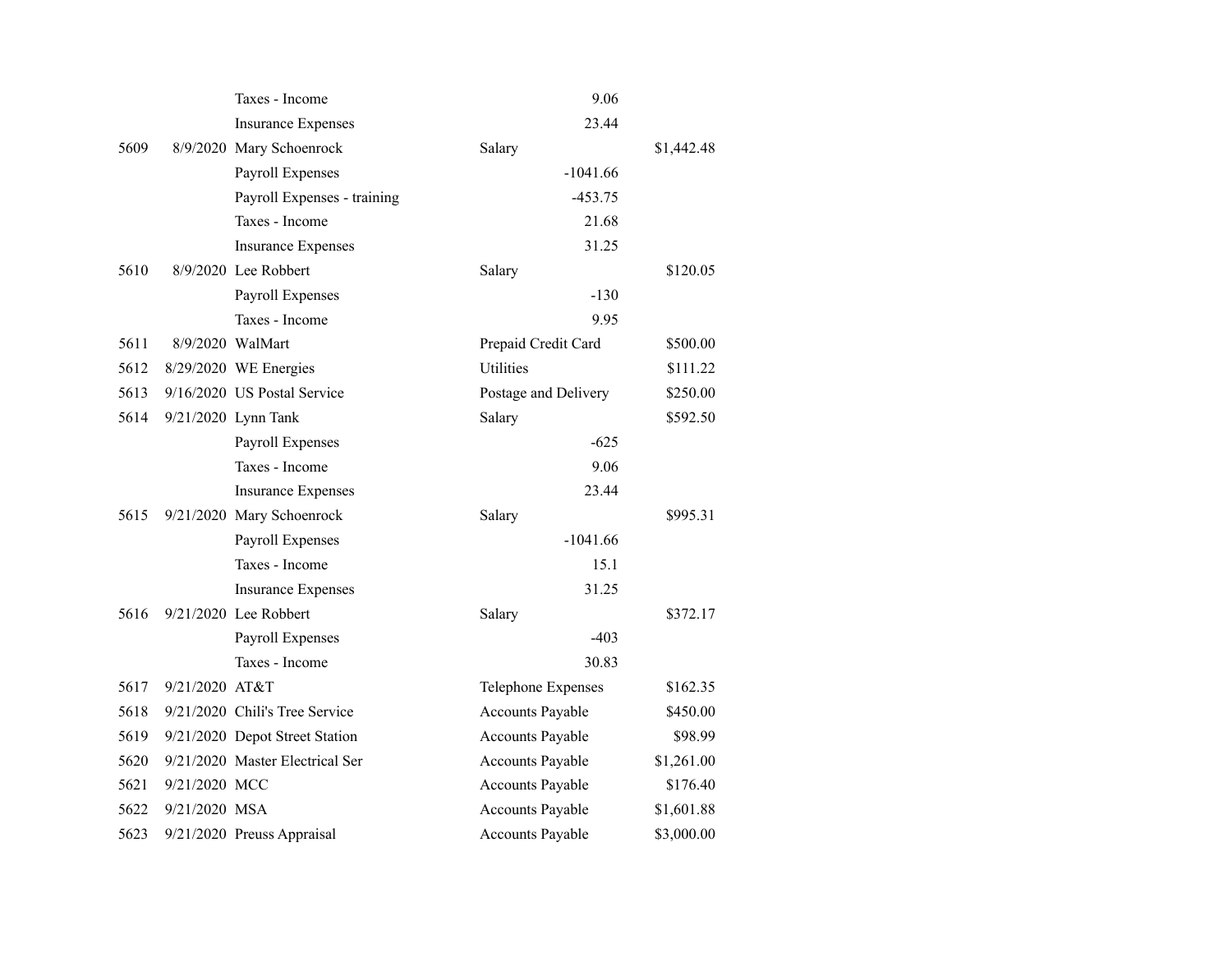| 5624 |                           | 9/21/2020 Wolf River Bank              | Accounts Payable        | \$1,645.03   |
|------|---------------------------|----------------------------------------|-------------------------|--------------|
| 5625 |                           | 9/21/2020 Faul Bros Construction       | <b>Accounts Payable</b> | \$3,135.00   |
| 5626 |                           | 9/21/2020 WE Energies                  | Utilities               | \$91.62      |
| 5627 |                           | 9/21/2020 Wisconsin Towns Ass          | Continuing Education    | \$100.00     |
|      |                           | 5628 10/14/2020 Northeast Asphalt      | Roads                   | \$644,097.08 |
| 5629 |                           | 10/19/2020 Amber Leon                  | <b>Hall Rental Fees</b> | \$75.00      |
|      | 5630 10/19/2020 AT&T      |                                        | <b>Accounts Payable</b> | \$199.66     |
|      |                           | 5631 10/19/2020 Casey Excavating       | <b>Accounts Payable</b> | \$11,007.54  |
|      |                           | 5632 10/19/2020 City of New London     | <b>Accounts Payable</b> | \$60.00      |
|      |                           | 5633 10/19/2020 Command Central        | <b>Accounts Payable</b> | \$49.65      |
|      |                           | 5634 10/19/2020 Demming Noel Agency    | <b>Accounts Payable</b> | \$106.67     |
|      |                           | 5635 10/19/2020 Depot Street Station   | <b>Accounts Payable</b> | \$81.69      |
|      |                           | 5636 10/19/2020 Gary Sonnenberg        | <b>Accounts Payable</b> | \$150.00     |
|      |                           | 5637 10/19/2020 Gold Cross Ambulance   | Accounts Payable        | \$4,360.20   |
|      | 5638 10/19/2020 Lynn Tank |                                        | Hall Maintenance        | \$321.23     |
|      |                           | 5639 10/19/2020 Manawa Fire Dept       | <b>Accounts Payable</b> | \$524.15     |
|      |                           | 5640 10/19/2020 Manawa Rural Ambulance | Accounts Payable        | \$1,851.92   |
|      | 5641 10/19/2020 MARCC     |                                        | <b>Accounts Payable</b> | \$417.75     |
|      |                           | 5642 10/19/2020 Mary Schoenrock        | Continuing Education    | \$10.00      |
|      | 5643 10/19/2020 MSA       |                                        | <b>Accounts Payable</b> | \$2,061.38   |
|      |                           | 5644 10/19/2020 Nationwide Insurance   | <b>Accounts Payable</b> | \$326.76     |
| 5645 |                           | 10/19/2020 Rent A Flash                | <b>Accounts Payable</b> | \$732.12     |
|      |                           | 5646 10/19/2020 Rural Mutual           | Accounts Payable        | \$6,375.00   |
|      |                           | 5647 10/19/2020 Tri County Overhead    | <b>Accounts Payable</b> | \$385.00     |
|      |                           | 5648 10/19/2020 US Treasury            | <b>Accounts Payable</b> | \$872.21     |
|      |                           | 5649 10/19/2020 Van's Fire and Safety  | <b>Accounts Payable</b> | \$45.75      |
|      |                           | 5650 10/19/2020 Waupaca County Tre     | Accounts Payable        | \$2,969.71   |
|      |                           | 5651 10/19/2020 WI DWD Div of Une      | <b>Accounts Payable</b> | \$359.08     |
|      |                           | 5652 10/19/2020 Wolf River Bank        | <b>Accounts Payable</b> | \$1,645.03   |
| 5653 | 10/19/2020 Lynn Tank      |                                        | Salary                  | \$592.50     |
|      |                           | Payroll Expenses                       | $-625$                  |              |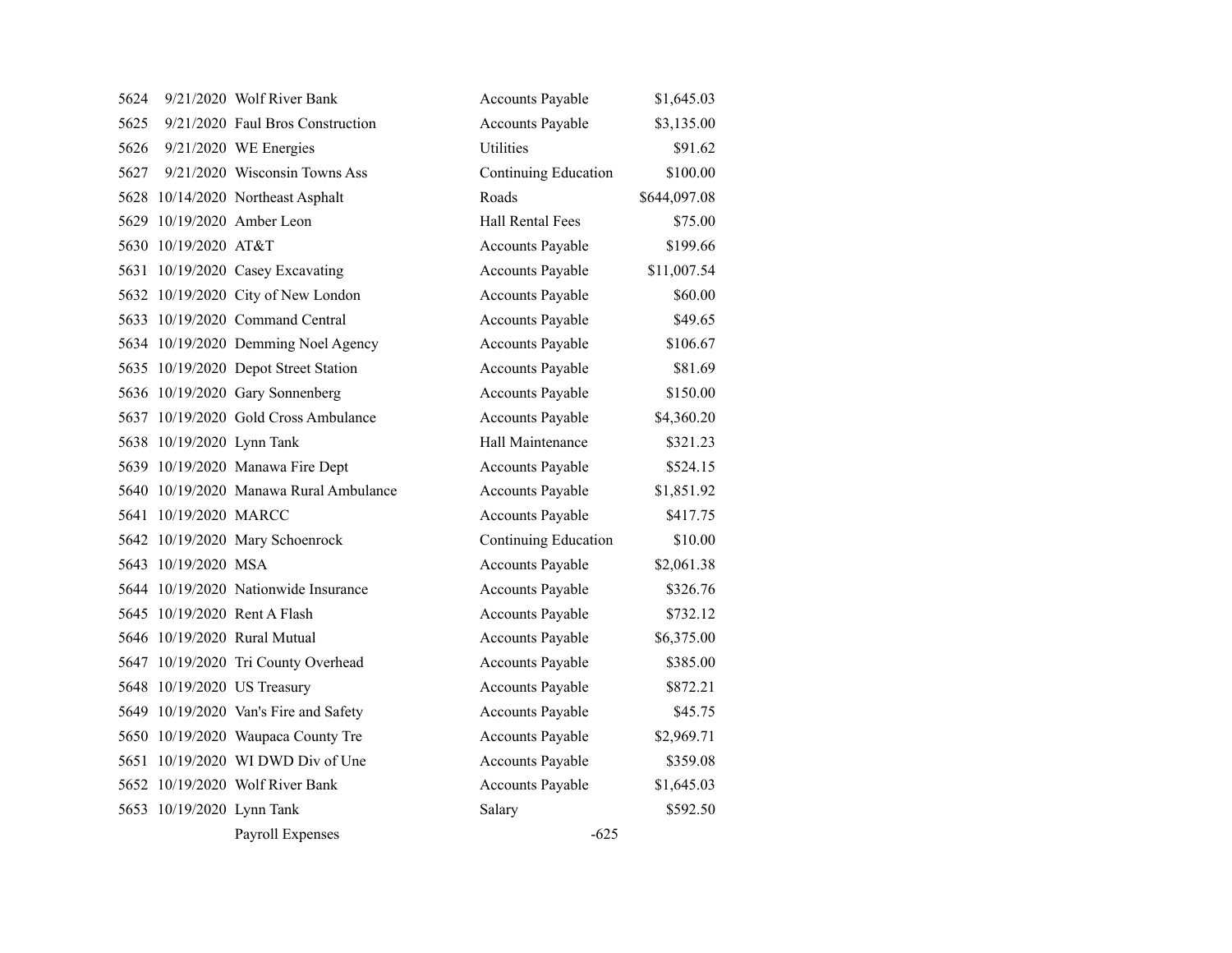|      |                          | Taxes - Income                  | 9.06                    |            |
|------|--------------------------|---------------------------------|-------------------------|------------|
|      |                          | <b>Insurance Expenses</b>       | 23.44                   |            |
|      |                          | 5654 10/19/2020 Pat Gorman      | Salary                  | \$789.59   |
|      |                          | Payroll Expenses                | $-855$                  |            |
|      |                          | Taxes - Income                  | 65.41                   |            |
|      |                          | 5655 10/19/2020 Mary Schoenrock | Salary                  | \$995.31   |
|      |                          | Payroll Expenses                | $-1041.66$              |            |
|      |                          | Taxes - Income                  | 15.1                    |            |
|      |                          | <b>Insurance Expenses</b>       | 31.25                   |            |
|      |                          | 5656 10/19/2020 Lee Robbert     | Salary                  | \$739.50   |
|      |                          | Payroll Expenses                | $-800.76$               |            |
|      |                          | Taxes - Income                  | 61.26                   |            |
|      | 5657 10/20/2020 Al Tank  |                                 | Salary                  | \$2,033.37 |
|      |                          | Payroll Expenses                | $-1250$                 |            |
|      |                          | <b>Building Permits</b>         | $-150$                  |            |
|      |                          | Per Diem                        | $-140$                  |            |
|      |                          | Payroll Expenses                | $-532$                  |            |
|      |                          | Mileage                         | $-33.93$                |            |
|      |                          | Hall Maintenance                | $-85.94$                |            |
|      |                          | Taxes - Income                  | 158.5                   |            |
| 5662 |                          | 11/5/2020 PC & Cell Solutions   | Computer and Internet   | \$1,499.97 |
| 5660 |                          | 11/8/2020 WE Energies           | <b>Utilities</b>        | \$116.52   |
| 5661 | 11/8/2020 WTA            |                                 | Professional Fees       | \$188.00   |
|      | 5664 11/14/2020 Best Buy |                                 | Computer and Internet   | \$1,007.94 |
| 5659 |                          | 11/15/2020 Malcome Hathorne     | Elections               | \$310.00   |
| 5663 |                          | 11/16/2020 Inclusion Solutions  | Elections               | \$337.40   |
|      |                          | 5665 11/16/2020 Gary Sonnenberg | <b>Accounts Payable</b> | \$52.50    |
|      |                          | 5667 11/16/2020 Marlyn Robbert  | <b>Accounts Payable</b> | \$172.22   |
| 5668 |                          | 11/16/2020 Mary Schoenrock      | Office Supplies         | \$1,107.38 |
| 5669 | 11/16/2020 MCC           |                                 | <b>Accounts Payable</b> | \$238.50   |
| 5670 | 11/6/2020 MSA            |                                 | <b>Accounts Payable</b> | \$172.50   |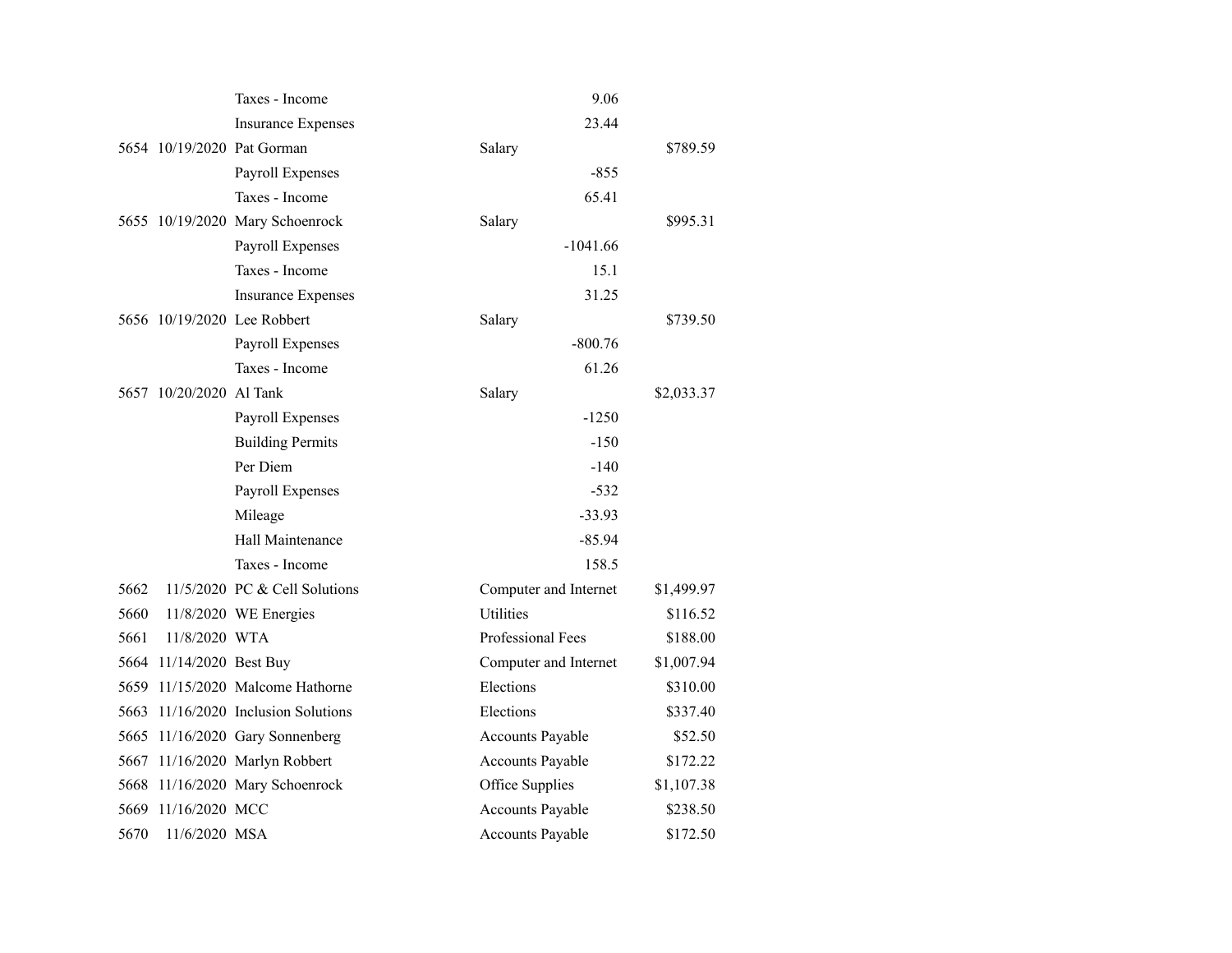|      |                           | 5671 11/16/2020 New London Buyer's  | <b>Accounts Payable</b> | \$31.43    |
|------|---------------------------|-------------------------------------|-------------------------|------------|
| 5672 |                           | 11/16/2020 Town Hall Software       | <b>Accounts Payable</b> | \$525.80   |
|      |                           | 5673 11/16/2020 Wolf River Bank     | <b>Accounts Payable</b> | \$1,645.03 |
|      |                           | 5674 11/16/2020 Waupaca County Tre  | Accounts Payable        | \$7,550.00 |
|      |                           | 5675 11/16/2020 Les Prochnow        |                         | \$529.16   |
|      |                           | Payroll Expenses                    | $-573$                  |            |
|      |                           | Taxes - Income                      | 43.84                   |            |
|      |                           | 5676 11/16/2020 Lee Robbert         | Salary                  | \$338.84   |
|      |                           | Payroll Expenses                    | $-366$                  |            |
|      |                           | Taxes - Income                      | 27.16                   |            |
|      |                           | 5677 11/16/2020 Karen Handschke     | Elections               | \$110.00   |
|      |                           | 5678 11/16/2020 Karyl Hebel         | Payroll Expenses        | \$299.75   |
|      |                           | 5679 11/16/2020 Dianne Gerndt       | Elections               | \$76.00    |
|      |                           | 5680 11/16/2020 Debbie Sorensen     | Elections               | \$144.88   |
|      |                           | 5681 11/16/2020 Roseanne Sanderfoot | Salary                  | \$128.25   |
|      |                           | 5682 11/16/2020 Randy Schoenrock    | Elections               | \$142.50   |
| 5683 |                           | 11/16/2020 Casey Jones              | Elections               | \$142.50   |
|      |                           | 5684 11/16/2020 Susan Finkel        | Elections               | \$144.88   |
| 5685 |                           | 11/16/2020 Arthur Hallstrom         | Elections               | \$47.50    |
|      | 5687 11/16/2020 Lynn Tank |                                     | Salary                  | \$592.50   |
|      |                           | Payroll Expenses                    | $-625$                  |            |
|      |                           | Taxes - Income                      | 9.06                    |            |
|      |                           | <b>Insurance Expenses</b>           | 23.44                   |            |
|      |                           | 5688 11/16/2020 Mary Schoenrock     | Salary                  | \$995.31   |
|      |                           | Payroll Expenses                    | $-1041.66$              |            |
|      |                           | Taxes - Income                      | 15.1                    |            |
|      |                           | <b>Insurance Expenses</b>           | 31.25                   |            |
|      |                           | 5689 11/16/2020 Amanda Kriesel      | Elections               | \$73.63    |
| 5690 | 11/16/2020 Erin Eller     |                                     | Elections               | \$66.50    |
|      |                           | 5658 11/18/2020 Don Laughlin        | Salary                  | \$1,166.42 |
|      |                           | Payroll Expenses                    | $-625$                  |            |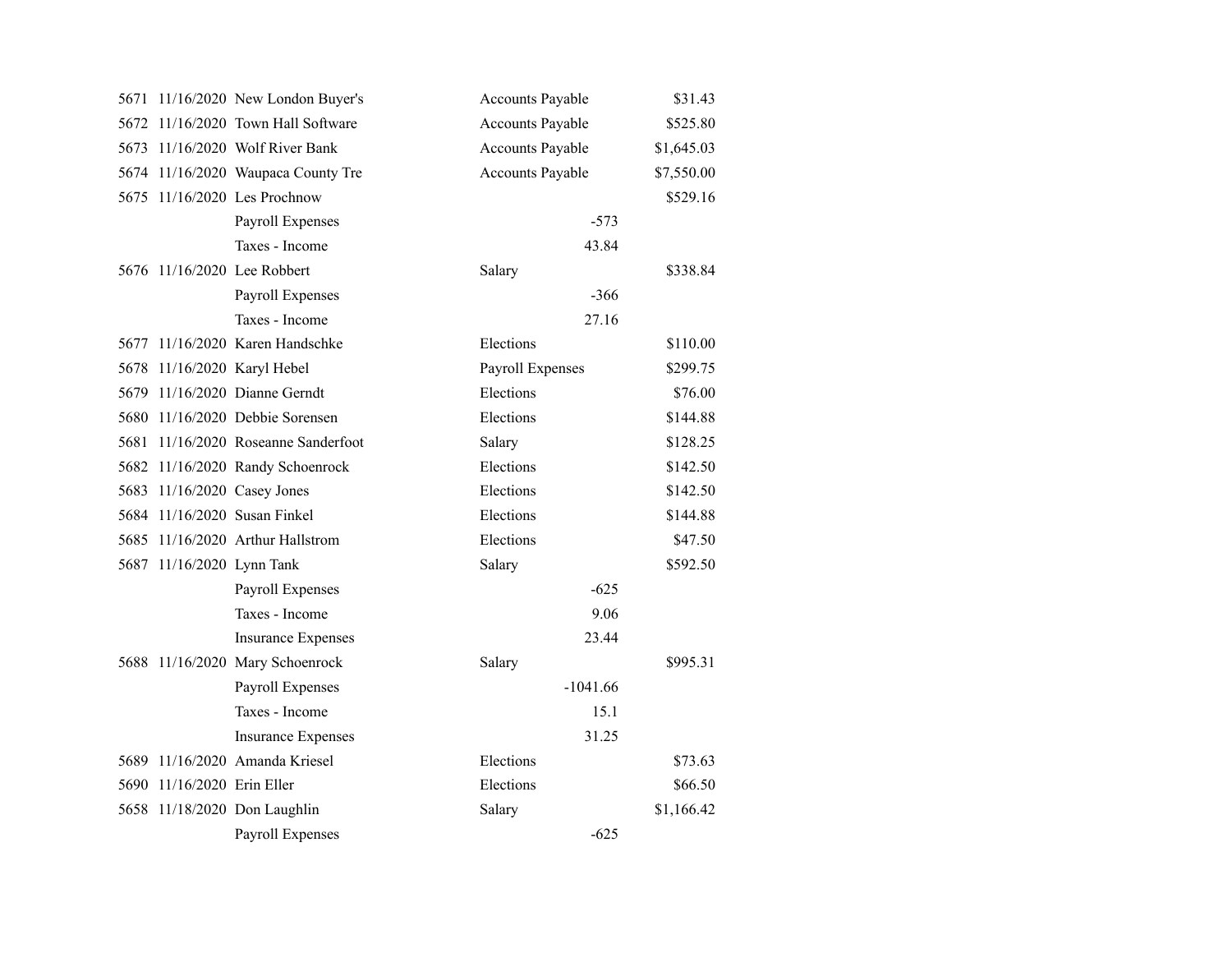|                           | Per Diem                             | $-210$                  |            |
|---------------------------|--------------------------------------|-------------------------|------------|
|                           | Hall Maintenance                     | $-30$                   |            |
|                           | Payroll Expenses                     | $-363.75$               |            |
|                           | Taxes - Income                       | 17.38                   |            |
|                           | <b>Insurance Expenses</b>            | 44.95                   |            |
|                           | 5686 11/18/2020 US Postal Service    | Postage and Delivery    | \$110.00   |
| 5691 11/27/2020 AT&T      |                                      | Telephone Expenses      | \$184.25   |
|                           | 5692 11/30/2020 WE Energies          | <b>Utilities</b>        | \$218.30   |
|                           | 5711 12/21/2020 Jeffrey Handschke    | Salary                  | \$826.36   |
|                           | Payroll Expenses                     | $-625$                  |            |
|                           | Payroll Expenses                     | $-220$                  |            |
|                           | Miscellaneous Expense                | $-25.3$                 |            |
|                           | Taxes - Income                       | 12.25                   |            |
|                           | <b>Insurance Expenses</b>            | 31.69                   |            |
| 5693 12/22/2020 AT&T      |                                      | <b>Accounts Payable</b> | \$182.22   |
|                           | 5694 12/22/2020 Depot Street Station | Accounts Payable        | \$58.54    |
|                           | 5695 12/22/2020 Gary Sonnenberg      | Accounts Payable        | \$37.50    |
|                           | 5696 12/22/2020 Highway Truck Parts  | Accounts Payable        | \$370.70   |
| 5697 12/22/2020 MCC       |                                      | Accounts Payable        | \$236.70   |
|                           | 5698 12/22/2020 New London Buyer's   | <b>Accounts Payable</b> | \$62.75    |
|                           | 5699 12/22/2020 Preuss Appraisal     | Accounts Payable        | \$3,000.00 |
|                           | 5700 12/22/2020 Rent A Flash         | Accounts Payable        | \$528.67   |
|                           | 5701 12/22/2020 Waupaca County Tre   | Accounts Payable        | \$854.89   |
|                           | 5702 12/22/2020 DWD Div of Unemp     | Accounts Payable        | \$50.00    |
|                           | 5703 12/22/2020 Zabel's Sawmill      | <b>Accounts Payable</b> | \$168.80   |
| 5704 12/22/2020 Lynn Tank |                                      | Salary                  | \$592.50   |
|                           | Payroll Expenses                     | $-625$                  |            |
|                           | Taxes - Income                       | 9.06                    |            |
|                           | <b>Insurance Expenses</b>            | 23.44                   |            |
|                           | 5705 12/22/2020 Harry Blum           | Salary                  | \$211.94   |
|                           | <b>Payroll Expenses</b>              | $-229.5$                |            |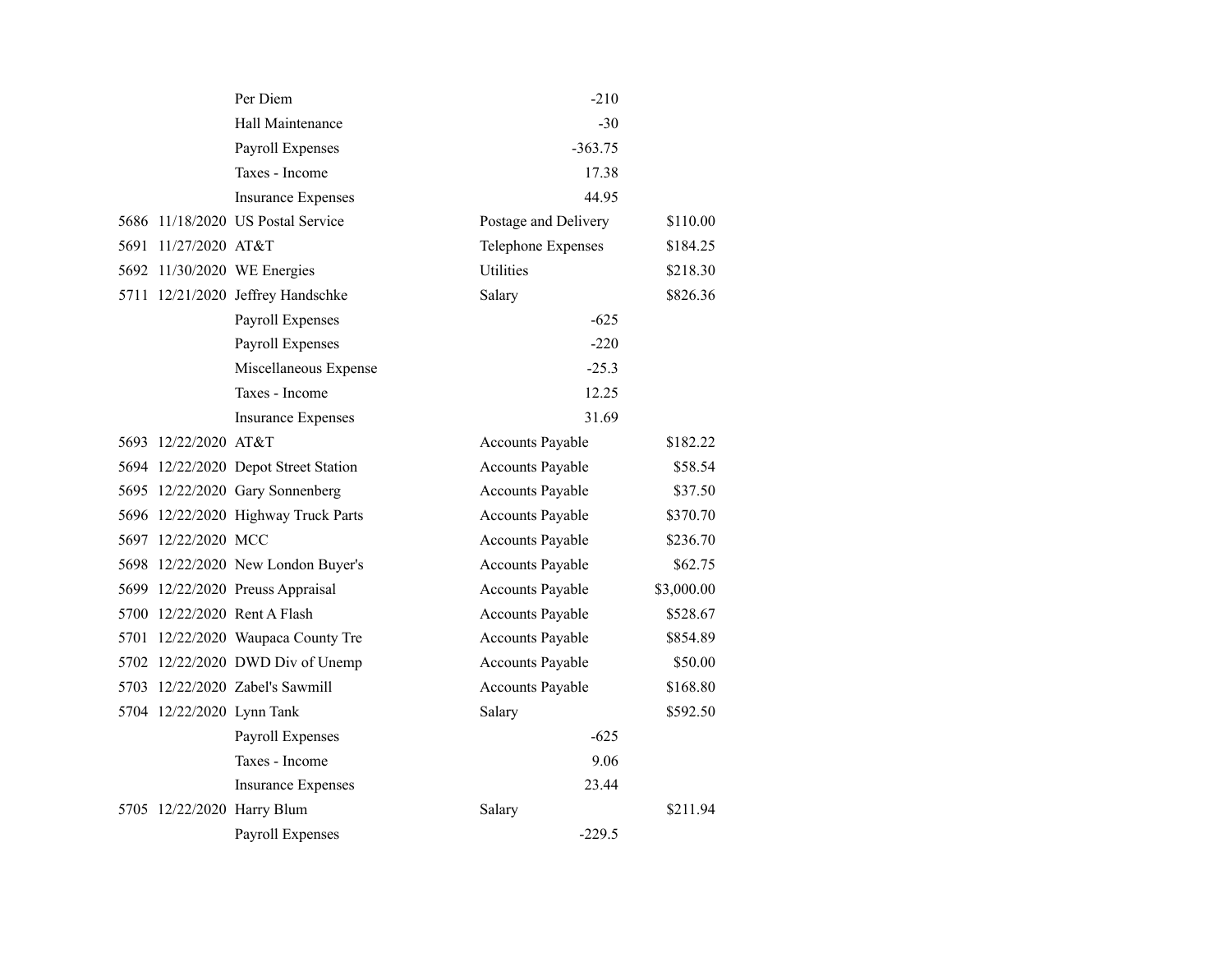|                                | Taxes - Income                  | 17.56                   |                |
|--------------------------------|---------------------------------|-------------------------|----------------|
| 5706 12/22/2020 Tyler Laughlin |                                 | Salary                  | \$417.05       |
|                                | Payroll Expenses                | $-451.6$                |                |
|                                | Taxes - Income                  | 34.55                   |                |
|                                | 5707 12/22/2020 Mary Schoenrock | Salary                  | \$995.31       |
|                                | Payroll Expenses                | $-1041.66$              |                |
|                                | Taxes - Income                  | 15.1                    |                |
|                                | <b>Insurance Expenses</b>       | 31.25                   |                |
| 5708 12/22/2020 Marlyn Robbert |                                 | Salary                  | \$1,024.75     |
|                                | <b>Building Permits</b>         | $-1109.64$              |                |
|                                | Taxes - Income                  | 84.89                   |                |
|                                | 5709 12/22/2020 Abrahamson Body | <b>Accounts Payable</b> | \$223.05       |
|                                | 5710 12/22/2020 Wolf River Bank | <b>Accounts Payable</b> | \$1,645.03     |
|                                |                                 |                         | \$2,452,827.27 |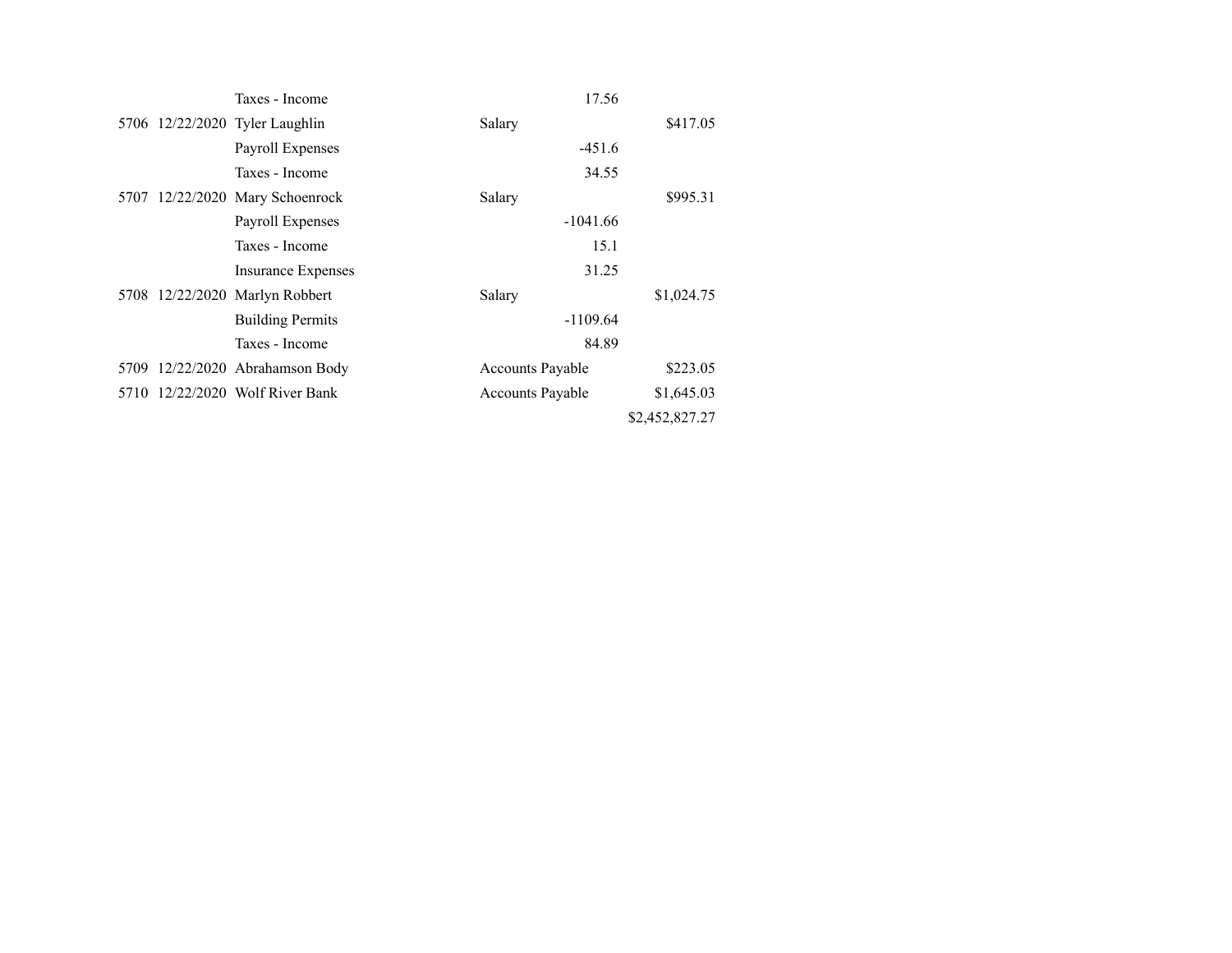# TOWN OF LEBANON ACCOUNT TRANSACTIONS WOLF RIVER BANK MONEY MARKET AND CHECKING 1-1-2020 THRU 12-31-2020

### **RECEIPTS**

| Receipt Date |                  | Payer                             | Account                    | Amount      |              |
|--------------|------------------|-----------------------------------|----------------------------|-------------|--------------|
| 38091        | 1/2/2020         | <b>Multiple Payers</b>            | <b>Real Estate Taxes</b>   | \$18,669.22 |              |
|              |                  | <b>Real Estate Taxes</b>          | \$18,663.22                |             |              |
|              |                  | Dog Licenses                      | \$6.00                     |             |              |
| 38092        | 1/2/2020         | <b>Multiple Payers</b>            | Real Estate Taxes          | \$22,707.63 |              |
|              |                  | <b>Real Estate Taxes</b>          | \$22,483.85                |             |              |
|              |                  | <b>Personal Property Taxes</b>    | \$209.78                   |             |              |
|              |                  | Dog Licenses                      | \$14.00                    |             |              |
| 38095        | 1/6/2020         | <b>Multiple Payers</b>            | <b>Real Estate Taxes</b>   | \$27,303.78 |              |
|              |                  | <b>Real Estate Taxes</b>          | \$27,280.39                |             |              |
|              |                  | Personal Property Taxes           | \$4.39                     |             |              |
|              |                  | Dog Licenses                      | \$19.00                    |             |              |
| 38096        | 1/6/2020         | <b>Multiple Payers</b>            | <b>Real Estate Taxes</b>   | \$8,955.07  |              |
| 38097        | 1/6/2020         | Dept Of Transportation            | <b>Transportation Aids</b> | \$30,412.53 |              |
| 38099        | 1/9/2020         | Multiple Payers                   | <b>Real Estate Taxes</b>   | \$30,542.50 |              |
|              |                  | <b>Real Estate Taxes</b>          | \$30,370.86                |             |              |
|              |                  | <b>Personal Property Taxes</b>    | \$171.64                   |             |              |
| 38100        | 1/19/2020        | Cindy Maus                        | Hall Rental                | \$75.00     |              |
| 174701       | 1/19/2020        | DuBois Investments                | Parking                    | \$1,448.50  |              |
| 174702       | 1/17/2020        | <b>MMA</b>                        | January Settlement         |             | \$800,000.00 |
| 174703       | 1/19/2020        | Solarus                           | Franchise Fee              | \$29.81     |              |
|              | 174704 1/20/2020 | <b>MMA</b>                        | January Settlement         |             | \$50,000.00  |
| 174705       | 1/19/2020        | Ted Roloff                        | Hall Rental                | \$75.00     |              |
|              | 174706 1/19/2020 | <b>Finelee Finished Carpentry</b> | Hall Rental                | \$75.00     |              |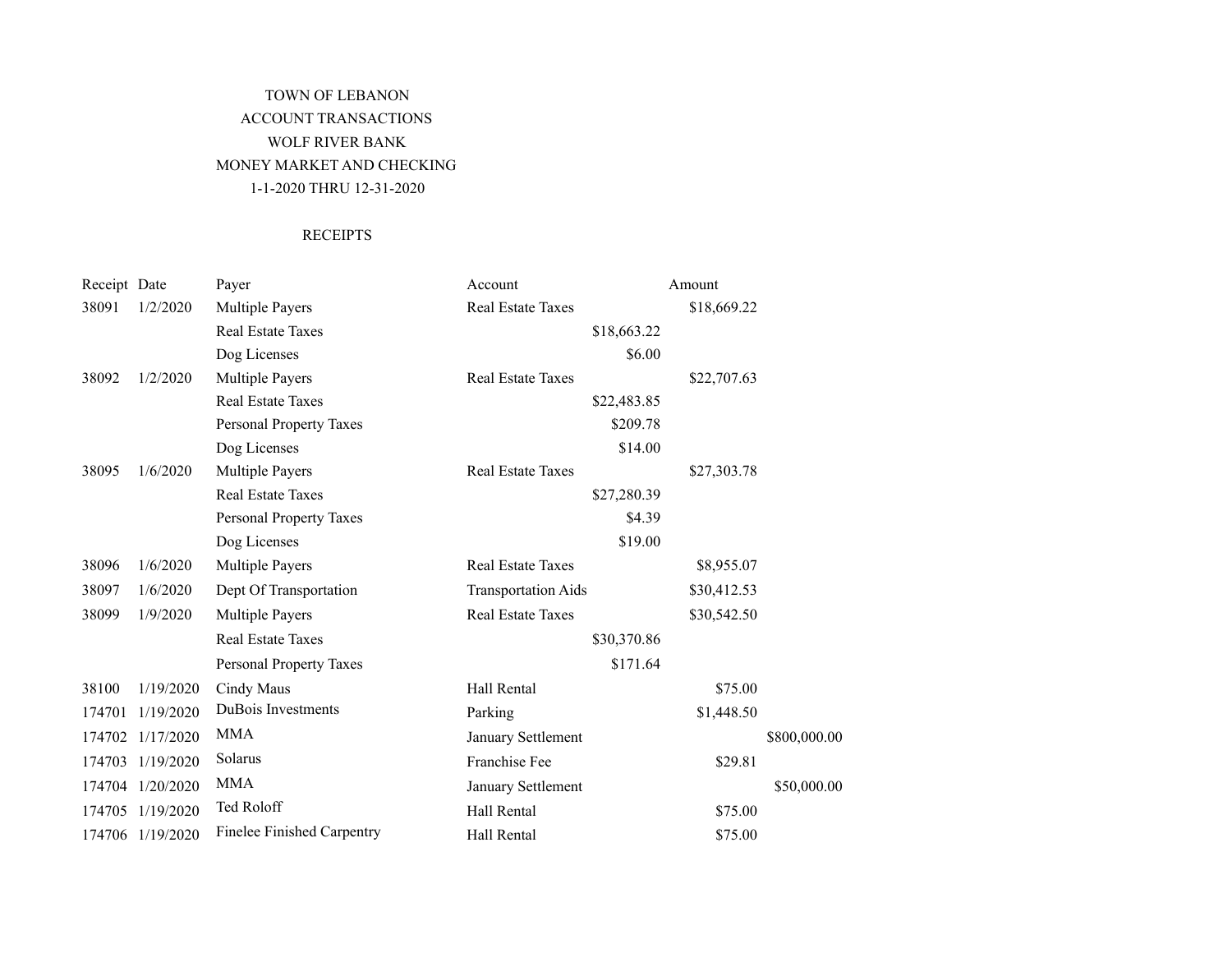| 174707 1/20/2020    | <b>Multiple Payers</b>         | <b>Real Estate Taxes</b> | \$28,609.36 |             |
|---------------------|--------------------------------|--------------------------|-------------|-------------|
|                     | Real Estate Taxes              | \$28,601.36              |             |             |
|                     | Dog Licenses                   | \$8.00                   |             |             |
| 174708 1/20/2020    | Multiple Payers                | <b>Real Estate Taxes</b> | \$22,748.22 |             |
|                     | <b>Real Estate Taxes</b>       | \$22,547.10              |             |             |
|                     | <b>Personal Property Taxes</b> | \$195.12                 |             |             |
|                     | Dog Licenses                   | \$6.00                   |             |             |
| 174709 1/20/2020    | <b>Multiple Payers</b>         | <b>Real Estate Taxes</b> | \$22,112.43 |             |
|                     | <b>Real Estate Taxes</b>       | \$21,861.25              |             |             |
|                     | Personal Property Taxes        | \$251.18                 |             |             |
| 174710 1/22/2020    | Don Laughlin                   | Road Sign                | \$27.50     |             |
| 1/22/2020<br>174711 | <b>MMA</b>                     | Payment of town bills    |             | \$10,000.00 |
| 174712 1/25/2020    | Sue Wilfuer                    | Hall Rental              | \$75.00     |             |
| 174713 1/25/2020    | <b>Multiple Payers</b>         | <b>Real Estate Taxes</b> | \$29,289.60 |             |
|                     | <b>Real Estate Taxes</b>       | \$29,283.60              |             |             |
|                     | Dog Licenses                   | \$6.00                   |             |             |
| 174714 1/25/2020    | Multiple Payers                | Real Estate Taxes        | \$41,779.52 |             |
|                     | <b>Real Estate Taxes</b>       | \$39,555.99              |             |             |
|                     | Personal Property Taxes        | \$2,214.53               |             |             |
|                     | Dog Licenses                   | \$9.00                   |             |             |
| 174715 1/25/2020    | <b>Multiple Payers</b>         | <b>Real Estate Taxes</b> | \$25,537.89 |             |
|                     | <b>Real Estate Taxes</b>       | \$25,504.89              |             |             |
|                     | Dog Licenses                   | \$33.00                  |             |             |
| 174716 1/28/2020    | Multiple Payers                | Real Estate Taxes        | \$19,373.40 |             |
|                     | <b>Real Estate Taxes</b>       | \$18,852.45              |             |             |
|                     | Personal Property Taxes        | \$514.95                 |             |             |
|                     | Dog Licenses                   | \$6.00                   |             |             |
| 174717 1/28/2020    | <b>Multiple Payers</b>         | <b>Real Estate Taxes</b> | \$30,235.89 |             |
|                     | Real Estate Taxes              | \$30,224.89              |             |             |
|                     | Dog Licenses                   | \$11.00                  |             |             |
| 174718 1/28/2020    | Multiple Payers                | <b>Real Estate Taxes</b> | \$33,694.74 |             |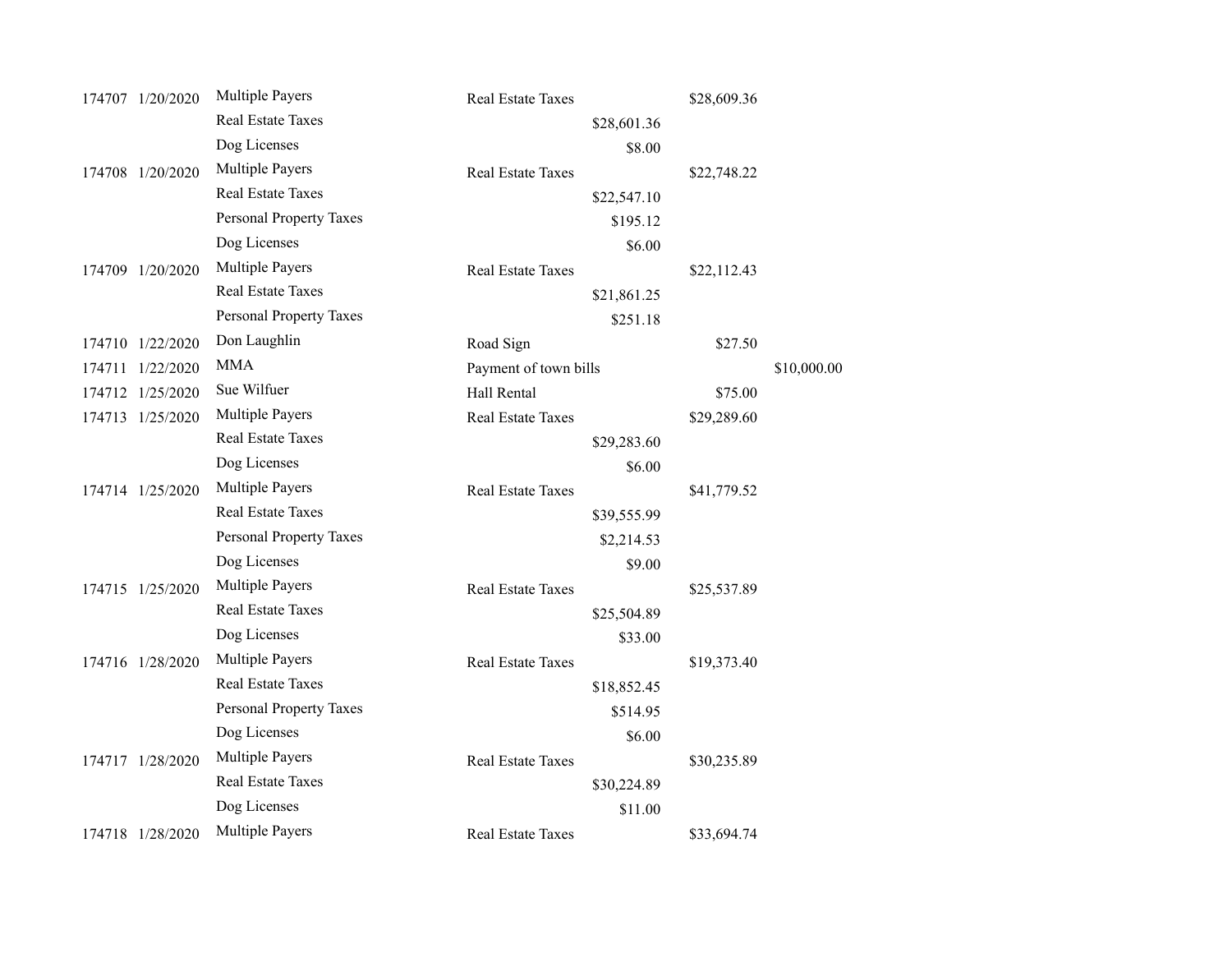|        | 174719 1/28/2020 | Multiple Payers          | <b>Real Estate Taxes</b> | \$32,866.65 |
|--------|------------------|--------------------------|--------------------------|-------------|
|        | 174720 1/28/2020 | <b>Multiple Payers</b>   | <b>Real Estate Taxes</b> | \$11,148.96 |
|        |                  | Real Estate Taxes        | \$11,061.96              |             |
|        |                  | Dog Licenses             | \$87.00                  |             |
| 174722 | 1/29/2020        | Multiple Payers          | <b>Real Estate Taxes</b> | \$23,583.22 |
|        | 174723 1/29/2020 | <b>Multiple Payers</b>   | Real Estate Taxes        | \$20,340.57 |
|        |                  | Real Estate Taxes        | \$20,292.57              |             |
|        |                  | Dog Licenses             | \$48.00                  |             |
|        | 174724 1/30/2020 | <b>Multiple Payers</b>   | Real Estate Taxes        | \$49,176.76 |
|        |                  | <b>Real Estate Taxes</b> | \$49,141.76              |             |
|        |                  | Dog Licenses             | \$35.00                  |             |
|        | 174725 1/30/2020 | Multiple Payers          | Real Estate Taxes        | \$30,700.01 |
|        |                  | <b>Real Estate Taxes</b> | \$30,627.01              |             |
|        |                  | Dog Licenses             | \$73.00                  |             |
|        | 174726 1/29/2020 | <b>Multiple Payers</b>   | Real Estate Taxes        | \$23,191.07 |
|        |                  | Real Estate Taxes        | \$23,180.52              |             |
|        |                  | Personal Property Taxes  | \$10.55                  |             |
|        | 174727 1/31/2020 | Waupaca Co Treasurer     | Refund of Septic Fee     | \$5.00      |
| 174728 | 1/31/2020        | Multiple Payers          | <b>Real Estate Taxes</b> | \$30,029.72 |
|        | 174729 1/31/2020 | <b>Multiple Payers</b>   | Real Estate Taxes        | \$27,901.66 |
|        |                  | <b>Real Estate Taxes</b> | \$27,895.66              |             |
|        |                  | Dog Licenses             | \$6.00                   |             |
|        | 174730 1/31/2020 | <b>Multiple Payers</b>   | <b>Real Estate Taxes</b> | \$17,684.26 |
|        |                  | <b>Real Estate Taxes</b> | \$17,647.26              |             |
|        |                  | Dog Licenses             | \$37.00                  |             |
|        | 174731 2/3/2020  | Multiple Payers          | <b>Real Estate Taxes</b> | \$17,219.53 |
|        |                  | <b>Real Estate Taxes</b> | \$16,557.91              |             |
|        |                  | Personal Property Taxes  | \$658.62                 |             |
|        |                  | Dog Licenses             | \$3.00                   |             |
|        | 174732 2/9/2020  | Mary Burdick             | Dog License              | \$3.00      |
|        | 174733 2/9/2020  | Vaughn Schultz           | Hall Rental              | \$75.00     |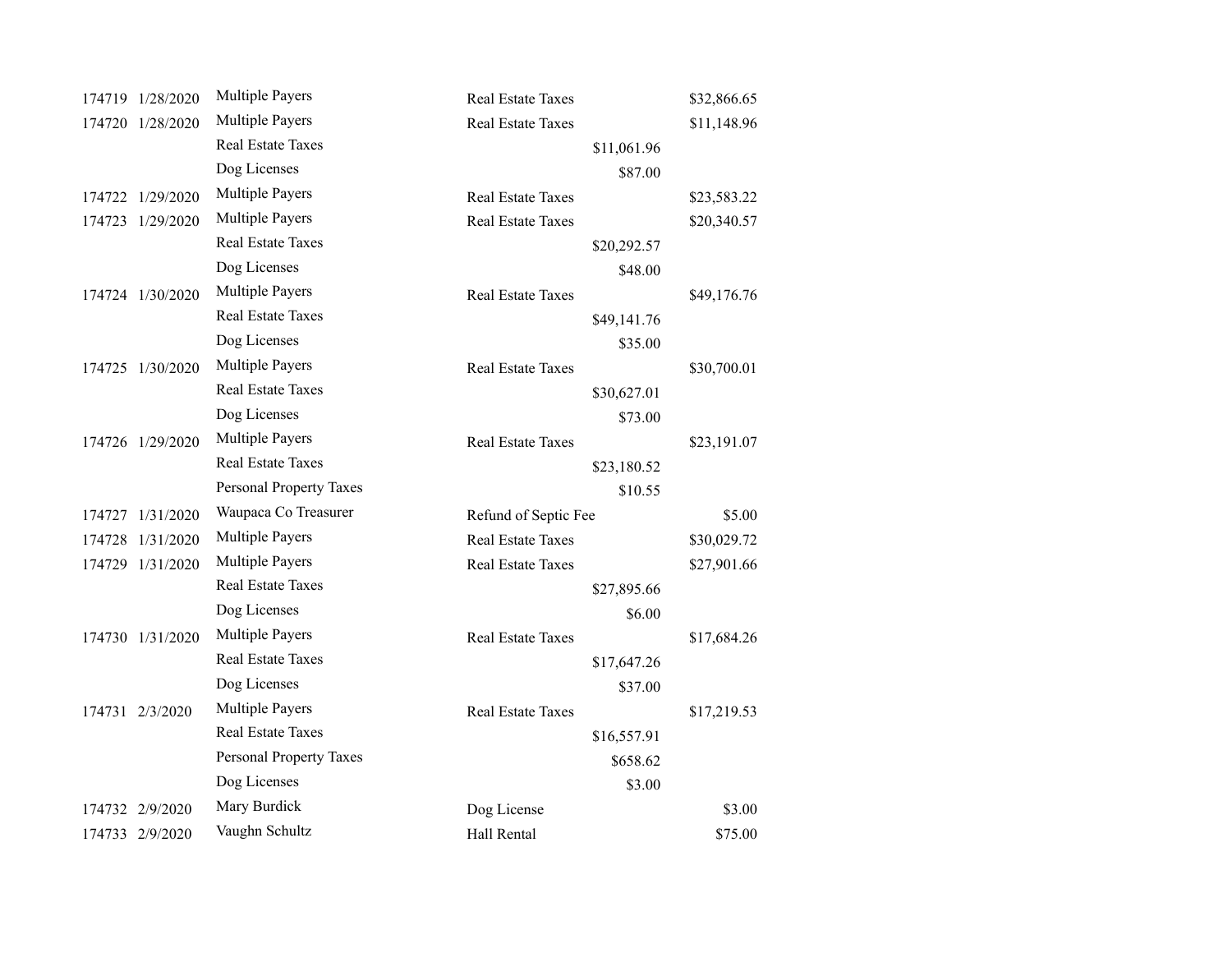| 174734 2/10/2020 | Multiple Payers         | <b>Real Estate Taxes</b>  | \$14,886.47 |              |
|------------------|-------------------------|---------------------------|-------------|--------------|
|                  | Real Estate Taxes       | \$14,396.78               |             |              |
|                  | Personal Property Taxes | \$489.69                  |             |              |
| 174735 2/11/2020 | DuBois Investments      | Parking                   | \$2,811.59  |              |
| 174736 1/31/2020 | <b>WRCB</b>             | <b>MMA</b> Interest       | \$645.00    |              |
| 174737 1/31/2020 | <b>WRCB</b>             | Checking Interest         | \$0.49      |              |
| 174738 1/6/2020  | Waupaca Co Treasurer    | <b>Real Estate Taxes</b>  | \$244.17    |              |
| 174739 2/14/2020 | Waupaca Co Treasurer    | Dog License Reimbursement | \$472.53    |              |
| 174740 2/14/2020 | Steph Stepniak          | Dog License               | \$3.00      |              |
| 174741 2/17/2020 | Steph Stepniak          | <b>Building Permit</b>    | \$35.00     |              |
| 174742 2/21/2020 | Waupaca Co Treasurer    | <b>Delinquent Taxes</b>   | \$82.60     |              |
| 174743 3/5/2020  | Shawn Buchholz          | Dog License               | \$3.00      |              |
| 174744 3/5/2020  | Fred Kivisto            | 19&20 Dog License         | \$12.00     |              |
| 174745 3/5/2020  | Malcome Hathorne        | Dog License               | \$6.00      |              |
| 174746 3/7/2020  | Chad Paul               | Dog License               | \$3.00      |              |
| 174747 3/7/2020  | Shawn Gretzinger        | Dog License               | \$11.00     |              |
| 174748 3/7/2020  | Kristine Drath          | Dog License               | \$3.00      |              |
| 174749 2/29/2020 | <b>WRCB</b>             | <b>MMA</b> Interest       | \$464.06    |              |
| 174750 2/29/2020 | <b>WRCB</b>             | Checking Interest         | \$4.42      |              |
| 174751 2/17/2020 | <b>MMA</b>              | Payment of town bills     |             | \$575,000.00 |
| 174752 3/10/2020 | Rural Mutual            | Insurance overpayment     | \$151.00    |              |
| 174753 3/10/2020 | DuBois Investments      | Parking Permit            | \$1,363.09  |              |
| 174754 3/10/2020 | <b>Susan Nehring</b>    | <b>Real Estate Taxes</b>  | \$48.75     |              |
| 174755 3/17/2020 | <b>MMA</b>              | Payment of town bills     |             | \$89,027.86  |
| 174756 3/23/2020 | WI DOR                  | Lottery credit            | \$7,061.58  |              |
| 174757 3/31/2020 | Wepner Farms            | <b>Building Permit</b>    | \$35.00     |              |
| 174758 3/31/2020 | Jeff Handschke          | Dog License               | \$3.00      |              |
| 174759 3/31/2020 | Nancy Vloocky           | Dog License               | \$3.00      |              |
| 174760 3/31/2020 | <b>MMA</b>              | Interest                  | \$117.79    |              |
| 174761 3/31/2020 | WRCB-Checking           | Interest                  | \$0.71      |              |
| 174762 4/6/2020  | <b>DOT</b>              | Trans Aids                | \$30,412.53 |              |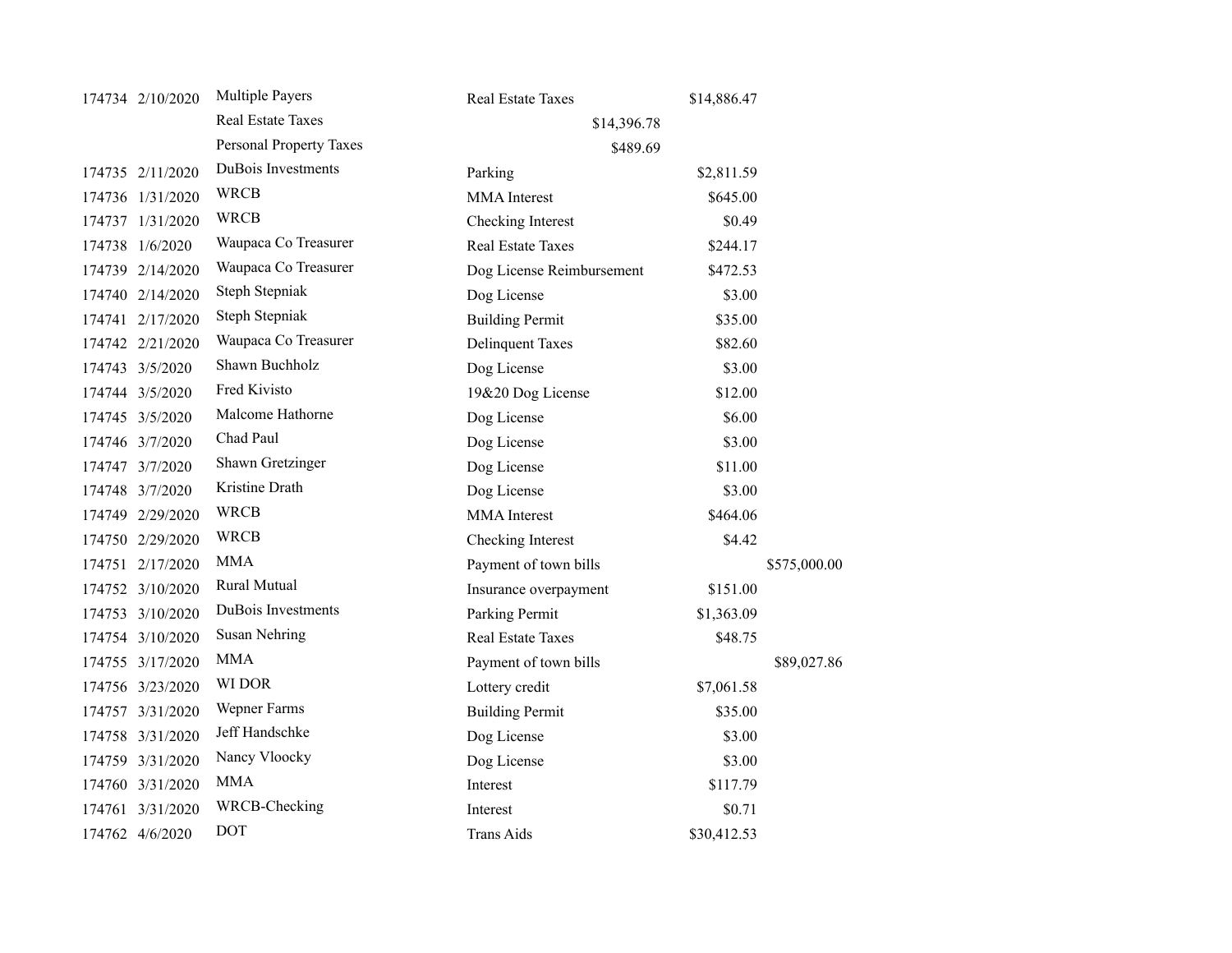| 174763 4/9/2020  | Waupaca Co Treasurer        | Lottery credit          | \$12,674.16 |
|------------------|-----------------------------|-------------------------|-------------|
| 174764 4/17/2020 | DuBois Investments          | Parking Permit          | \$1,363.09  |
| 174765 4/17/2020 | Karen Yde                   | Hall Rental             | \$75.00     |
| 174766 4/17/2020 | Ned Roland                  | Dog License             | \$6.00      |
| 174767 4/17/2020 | <b>Becky Bishop</b>         | Dog License             | \$16.00     |
| 174768 4/17/2020 | Tonya Winkelman             | Dog License             | \$14.00     |
| 174769 4/17/2020 | <b>Heather Presalowicz</b>  | Dog License             | \$3.00      |
| 174770 4/17/2020 | Karla Head                  | Dog License             | \$16.00     |
| 174771 4/20/2020 | Solarus                     | Franchise Fee           | \$27.42     |
| 174772 5/18/2020 | DuBois Investments          | Parking Permit          | \$1,363.09  |
| 174773 5/18/2020 | Depot of Admin              | Transmission Line       | \$7,232.00  |
| 174774 5/18/2020 | <b>ARC</b> Contracting      | <b>Building Permit</b>  | \$35.00     |
| 174775 5/18/2020 | Wepner Farms/Gerhardt       | <b>Building Permit</b>  | \$105.00    |
| 174776 5/18/2020 | Ray Moeller                 | Permit                  | \$7.50      |
| 174777 5/18/2020 | Karen Wege                  | <b>Building Permit</b>  | \$35.00     |
| 174778 4/30/2020 | <b>WRCB</b>                 | <b>MMA</b> Interest     | \$26.61     |
| 174779 4/30/2020 | <b>WRCB</b>                 | Checking Interest       | \$0.74      |
| 174780 5/22/2020 | Waupaca Co Treasurer        | Land use conversion fee | \$483.23    |
| 174781 5/31/2020 | <b>WRCB</b>                 | <b>MMA</b> Interest     | \$29.34     |
| 174782 5/31/2020 | <b>WRCB</b>                 | Checking Interest       | \$0.36      |
| 174783 6/15/2020 | Sue Moeller                 | Hall Rental             | \$75.00     |
| 174784 6/15/2020 | DuBois Investments          | Parking Permit          | \$1,363.09  |
| 174785 6/15/2020 | Egan Brothers               | Culvert                 | \$50.00     |
| 174786 6/15/2020 | Larry Kalbus                |                         | \$25.00     |
| 174787 6/15/2020 | Keving Stertz               | <b>Building Permit</b>  | \$130.00    |
| 174788 6/15/2020 |                             |                         | \$50.00     |
| 174789 6/15/2020 | <b>Peeters Construction</b> | <b>Building Permit</b>  | \$1,294.00  |
| 174790 6/15/2020 | Ellen Roberts               | <b>Building Permit</b>  | \$107.50    |
| 174791 6/15/2020 | Marcus Mikutck              | <b>Building Permit</b>  | \$100.00    |
| 174792 6/15/2020 | David Klotzbuecher          | <b>Building Permit</b>  | \$100.00    |
| 174793 6/15/2020 | <b>Autin Construction</b>   | <b>Building Permit</b>  | \$635.00    |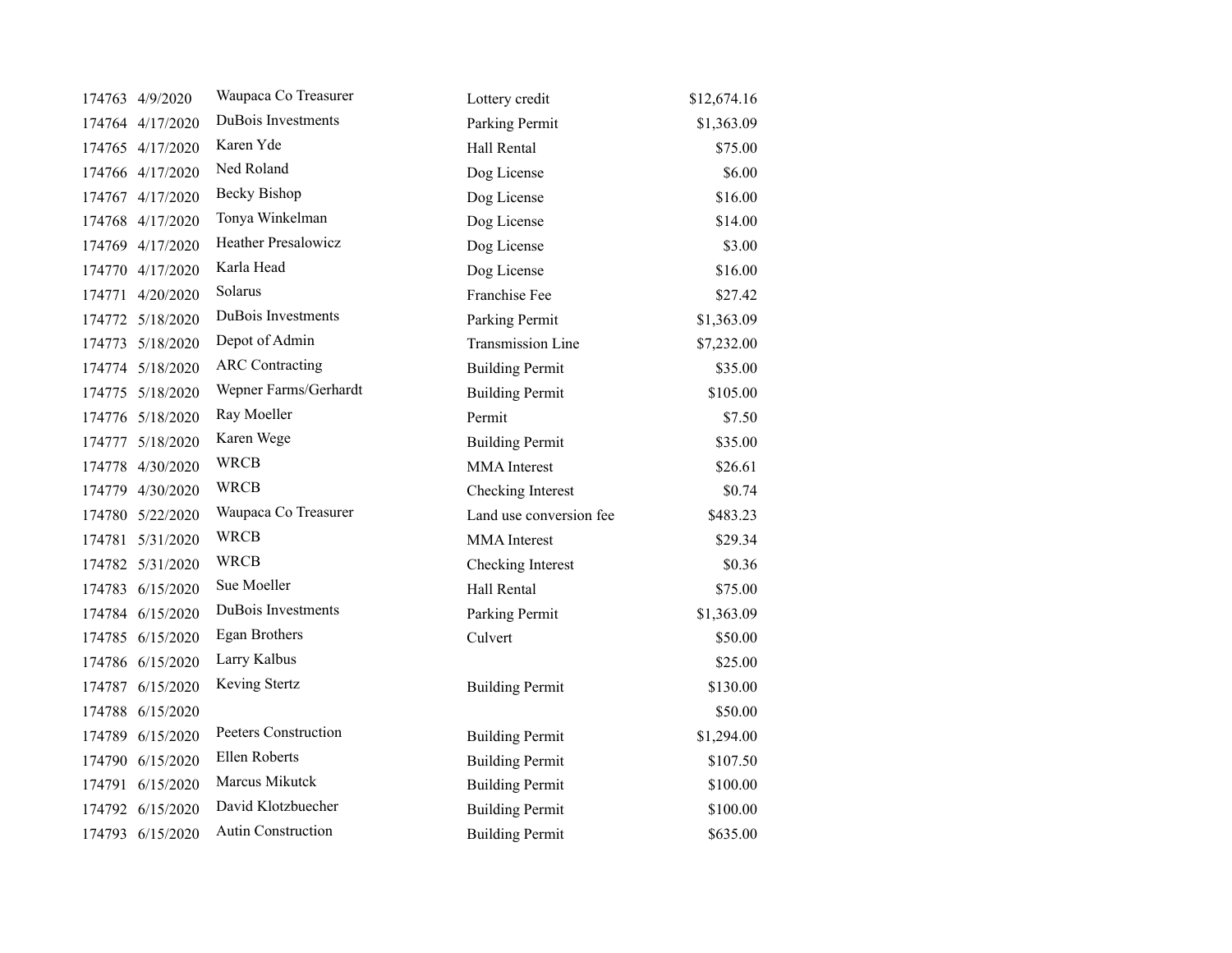|        | 174794 5/4/2020  | State of WI            | PP Tax                 | \$719.60   |              |
|--------|------------------|------------------------|------------------------|------------|--------------|
|        | 174795 7/6/2020  | Ralph Blohowiak        | Dog License            | \$3.00     |              |
|        | 174796 7/6/2020  | Cindy Furman           | Dog License            | \$3.00     |              |
|        | 174797 7/6/2020  | <b>Multiple Payers</b> | <b>Building Permit</b> | \$77.00    |              |
|        | 174798 7/6/2020  | Tundraland             | <b>Building Permit</b> | \$100.00   |              |
|        | 174799 7/6/2020  | Eugene O'Brien         | <b>Building Permit</b> | \$144.25   |              |
|        | 174800 7/6/2020  | Jeff Huebner           | <b>Building Permit</b> | \$744.76   |              |
|        | 374701 7/6/2020  | Steingraber Farms      | Picnic Permit          | \$10.00    |              |
|        | 374702 7/6/2020  | Lynn Tank              | Hall Rental            | \$75.00    |              |
|        | 374703 7/6/2020  | <b>CFCK</b>            | Class B license        | \$300.00   |              |
|        | 374704 7/6/2020  | NL Fish & Game         | Class B license        | \$290.00   |              |
|        | 374705 7/6/2020  | WI DNR                 | <b>MFL</b>             | \$624.85   |              |
|        | 374706 6/30/2020 | <b>WRCB</b>            | Checking Interest      | \$0.16     |              |
|        | 374707 6/30/2020 | <b>WRCB</b>            | MMA Interest           | \$28.68    |              |
|        | 374708 7/20/2020 | Kelly Baker            | <b>Building Permit</b> | \$100.00   |              |
|        | 374709 7/20/2020 | DuBois Investments     | <b>Building Permit</b> | \$200.00   |              |
|        | 374710 7/20/2020 | DuBois Investments     | <b>Building Permit</b> | \$200.00   |              |
|        | 374711 7/20/2020 | <b>Elmer Dowling</b>   | <b>Building Permit</b> | \$100.00   |              |
|        | 374712 7/20/2020 | DuBois Investments     | Parking Permit         | \$1,363.09 |              |
|        | 374713 7/20/2020 | <b>Beth Trice</b>      | Dog License            | \$6.00     |              |
|        | 374714 6/15/2020 | <b>MMA</b>             | Transfer               |            | \$10,000.00  |
|        | 374715 7/21/2020 | Brenda Krake           | Dog License            | \$3.00     |              |
|        | 374716 7/21/2020 | <b>MMA</b>             | Payment of town bills  |            | \$60,000.00  |
|        | 374717 8/10/2020 | David Radtke           | Hall Rental            | \$75.00    |              |
|        | 374718 8/10/2020 | Solarus                | Franchise Fee          | \$27.60    |              |
|        | 374719 8/10/2020 | Dan Madden             | Dog License            | \$3.00     |              |
|        | 374720 7/27/2020 | <b>DOR</b>             | <b>Exempt Computer</b> | \$11.43    |              |
| 374721 | 7/6/2020         | <b>MMA</b>             | Payment of town bills  |            | \$20,000.00  |
|        | 374722 8/10/2020 | <b>MMA</b>             | Payment of town bills  |            | \$100,000.00 |
| 374723 | 7/31/2020        | <b>WRCB</b>            | <b>MMA</b> Interest    | \$28.60    |              |
|        | 374724 7/31/2020 | <b>WRCB</b>            | Checking Interest      | \$0.49     |              |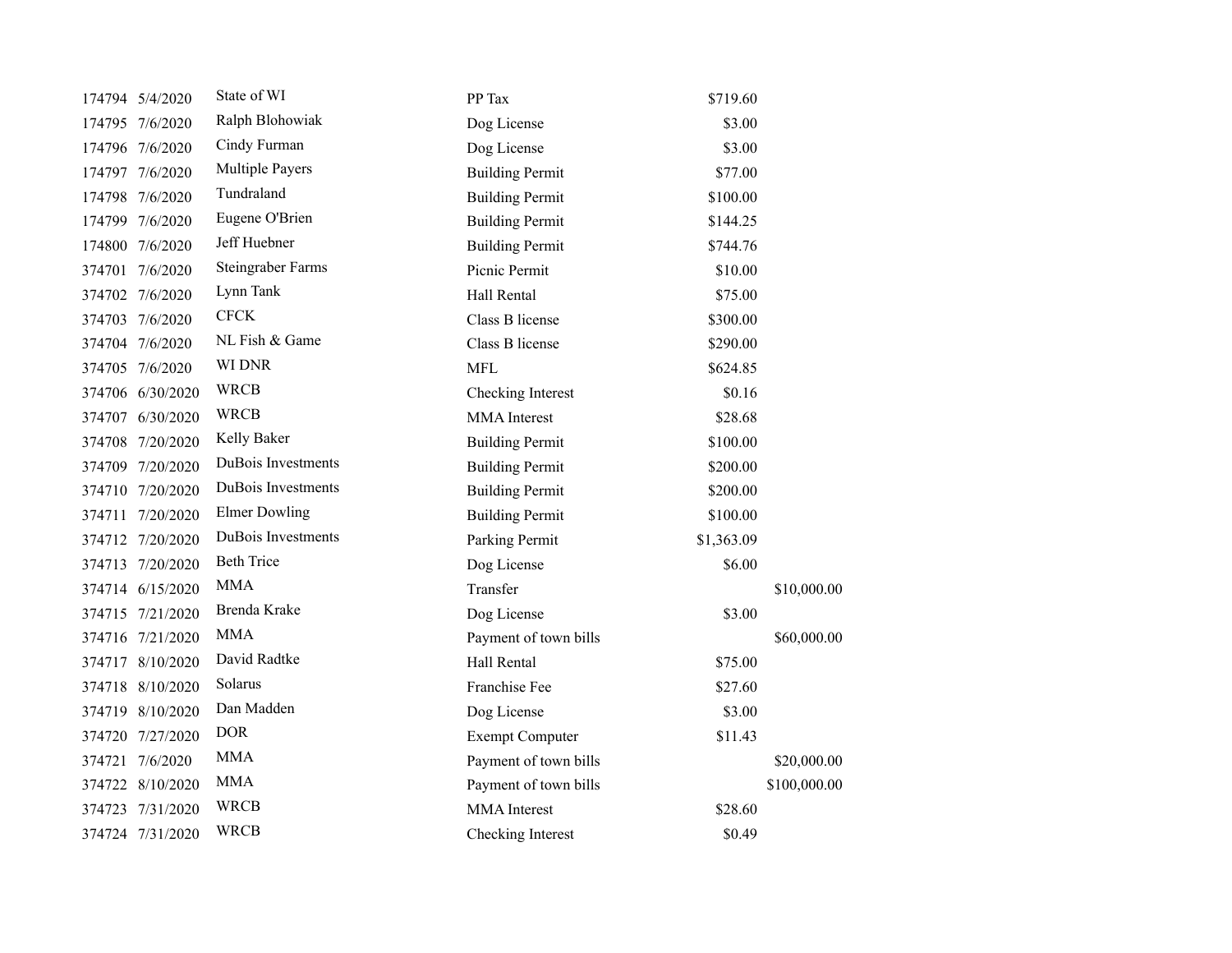|        | 374725 8/17/2020  | Dean Spears                       | <b>Building Permit</b>       | \$25.00      |             |
|--------|-------------------|-----------------------------------|------------------------------|--------------|-------------|
|        | 374726 8/17/2020  | Larry Kalbus                      | <b>Building Permit</b>       | \$25.00      |             |
|        | 374727 8/17/2020  | Melberg Farms                     | Hall Rental                  | \$75.00      |             |
|        | 374728 8/17/2020  | DuBois Investments                | Parking                      | \$1,363.09   |             |
|        | 374729 7/6/2020   | <b>Transportation Dept</b>        | <b>Transportation Aids</b>   | \$30,412.53  |             |
|        | 374730 7/20/2020  | WI DOR                            | Fire Dues                    | \$4,978.30   |             |
| 374731 | 7/27/2020         | WI DOR                            | Shared revenue               | \$5,862.24   |             |
|        | 374732 9/20/2020  | DuBois Investments                | Parking                      | \$1,363.09   |             |
|        | 374733 8/31/2020  | <b>WRCB</b>                       | Checking Interest            | \$0.69       |             |
|        | 374734 8/31/2020  | <b>WRCB</b>                       | <b>MMA</b> Interest          | \$20.20      |             |
|        | 374735 9/20/2020  | Master Electric                   | <b>Building Permit</b>       | \$130.00     |             |
|        | 374736 9/20/2020  | Chrisanne Kraning                 | <b>Building Permit</b>       | \$80.00      |             |
|        | 374737 9/20/2020  | Stan Klosewski                    | Hall Rental                  | \$75.00      |             |
|        | 374738 9/20/2020  | Daniel Gorman                     | <b>Building Permit</b>       | \$32.50      |             |
|        | 374739 9/20/2020  | Amber Leon                        | Hall Rental                  | \$75.00      |             |
|        | 374740 9/20/2020  | <b>CFCK</b>                       | Operator License             | \$10.00      |             |
|        | 374741 9/20/2020  | Master Electric                   | <b>Building Permit</b>       | \$130.00     |             |
|        | 374742 8/20/2020  | Waupaca Co Treasurer              | <b>August Tax Settlement</b> | \$102,725.92 |             |
|        | 374743 8/18/2020  | <b>MMA</b>                        | Payment of town bills        |              | \$10,000.00 |
|        | 374744 9/21/2020  | DuBois Investments                | <b>Building Permit</b>       | \$320.00     |             |
|        | 374745 9/21/2020  | Master Electric                   | <b>Building Permit</b>       | \$130.00     |             |
|        | 374746 9/21/2020  | North Wind Renewable              | <b>Building Permit</b>       | \$130.00     |             |
|        | 374747 9/21/2020  | <b>MMA</b>                        | Payment of town bills        |              | \$15,000.00 |
|        | 374748 10/15/2020 | Master Electric                   | <b>Building Permit</b>       | \$130.00     |             |
|        | 374749 10/15/2020 | Vanessa Moeller                   | Hall Rental                  | \$75.00      |             |
|        | 374750 10/15/2020 | DuBois Investments                | Parking Permit               | \$1,363.09   |             |
|        | 374751 9/30/2020  | <b>WRCB</b>                       | <b>MMA</b> Interest          | \$22.92      |             |
|        | 374752 9/30/2020  | <b>WRCB</b>                       | Checking Interest            | \$0.17       |             |
|        |                   | 374753 10/19/2020 Master Electric | <b>Building Permit</b>       | \$130.00     |             |
|        |                   | 374754 10/19/2020 Steven Behnke   | <b>Building Permit</b>       | \$100.00     |             |
|        |                   | 374755 10/19/2020 Matt wichman    | <b>Building Permit</b>       | \$300.00     |             |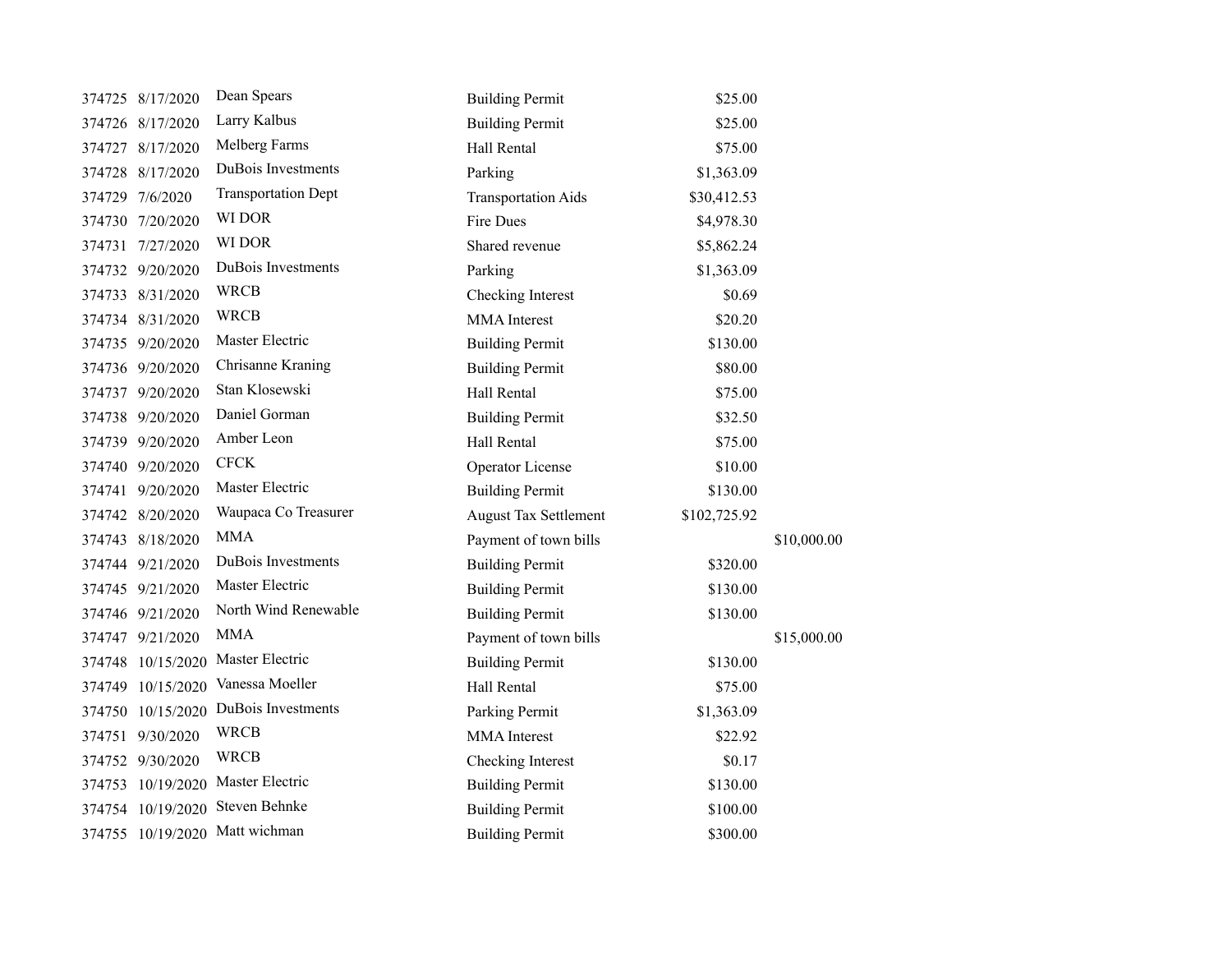|        |                               | 374756 10/19/2020 Corey Scheid     | <b>Building Permit</b>   | \$705.40     |             |
|--------|-------------------------------|------------------------------------|--------------------------|--------------|-------------|
|        | 374757 10/19/2020 Solarus     |                                    | Franchise Fee            | \$27.63      |             |
| 374758 |                               | 10/19/2020 Waupaca Co Treasurer    | Ruckdashel cemetery      | \$40.00      |             |
| 374759 |                               | 10/19/2020 Waupaca Co Treasurer    | Dog Listing compensation | \$108.00     |             |
|        | 374760 10/21/2020             | <b>MMA</b>                         | Payment of town bills    |              | \$40,000.00 |
| 374761 | 11/16/2020                    | Mike Euhardy                       | Dog License              | \$3.00       |             |
| 374762 | 11/16/2020                    | DuBois Investments                 | Parking Permit           | \$1,404.81   |             |
| 374763 |                               | 11/16/2020 Stacy Lentz             | Hall Rental              | \$75.00      |             |
| 374764 | 11/16/2020                    | David Ritchie                      | Hall Rental              | \$75.00      |             |
|        |                               | 374765 11/16/2020 Ned Roland       | Hall Rental              | \$75.00      |             |
|        |                               | 374766 11/16/2020 Glen Herzfeldt   | Hall Rental              | \$75.00      |             |
|        | 374767 11/16/2020 Al Gorges   |                                    | <b>Building Permit</b>   | \$130.00     |             |
| 374768 | 11/16/2020                    | Tara Reinert                       | <b>Building Permit</b>   | \$130.00     |             |
| 374769 | 11/16/2020                    | <b>Ideal Bathroom Solutions</b>    | <b>Building Permit</b>   | \$300.00     |             |
| 374770 | 11/16/2020                    | Waupaca Co Treasurer               | <b>Emanuel Cemetery</b>  | \$35.00      |             |
| 374771 | 11/16/2020                    | Waupaca Co Treasurer               | <b>St Pats Cemetery</b>  | \$100.00     |             |
|        | 374772 10/31/2020             | <b>WRCB</b>                        | Checking Interest        | \$2.75       |             |
| 374773 | 10/31/2020                    | <b>WRCB</b>                        | <b>MMA</b> Interest      | \$24.46      |             |
|        | 374774 10/13/2020             | <b>WRCB</b> Loan                   | Loan payout              | \$645,000.00 |             |
| 374775 | 10/5/2020                     | State of WI                        | <b>DOT Aids</b>          | \$30,412.53  |             |
|        | 374776 11/18/2020             | John Brownson                      | <b>Building Permit</b>   | \$50.00      |             |
| 374777 | 11/18/2020                    | Ryan Pingel                        | <b>Building Permit</b>   | \$80.00      |             |
| 374778 | 11/18/2020                    | <b>MMA</b>                         | Payment of town bills    |              | \$15,000.00 |
|        |                               | 374779 12/20/2020 Ferhman Builders | <b>Building Permit</b>   | \$1,068.45   |             |
|        |                               | 374780 12/20/2020 Corey Scheid     | <b>Building Permit</b>   | \$144.00     |             |
| 374781 |                               | 12/20/2020 Norma Gerhardt          | <b>Building Permit</b>   | \$130.00     |             |
|        |                               | 374782 12/20/2020 Nan Chapman      | Hay                      | \$20.00      |             |
| 374783 |                               | 12/20/2020 DuBois Investments      | Parking                  | \$1,404.81   |             |
| 374784 | 11/30/2020 WRCB               |                                    | Checking Interest        | \$0.17       |             |
|        | 374785 11/30/2020             | <b>WRCB</b>                        | <b>MMA</b> Interest      | \$17.56      |             |
|        | 374786 11/16/2020 State of WI |                                    | Shared revenue           | \$33,219.38  |             |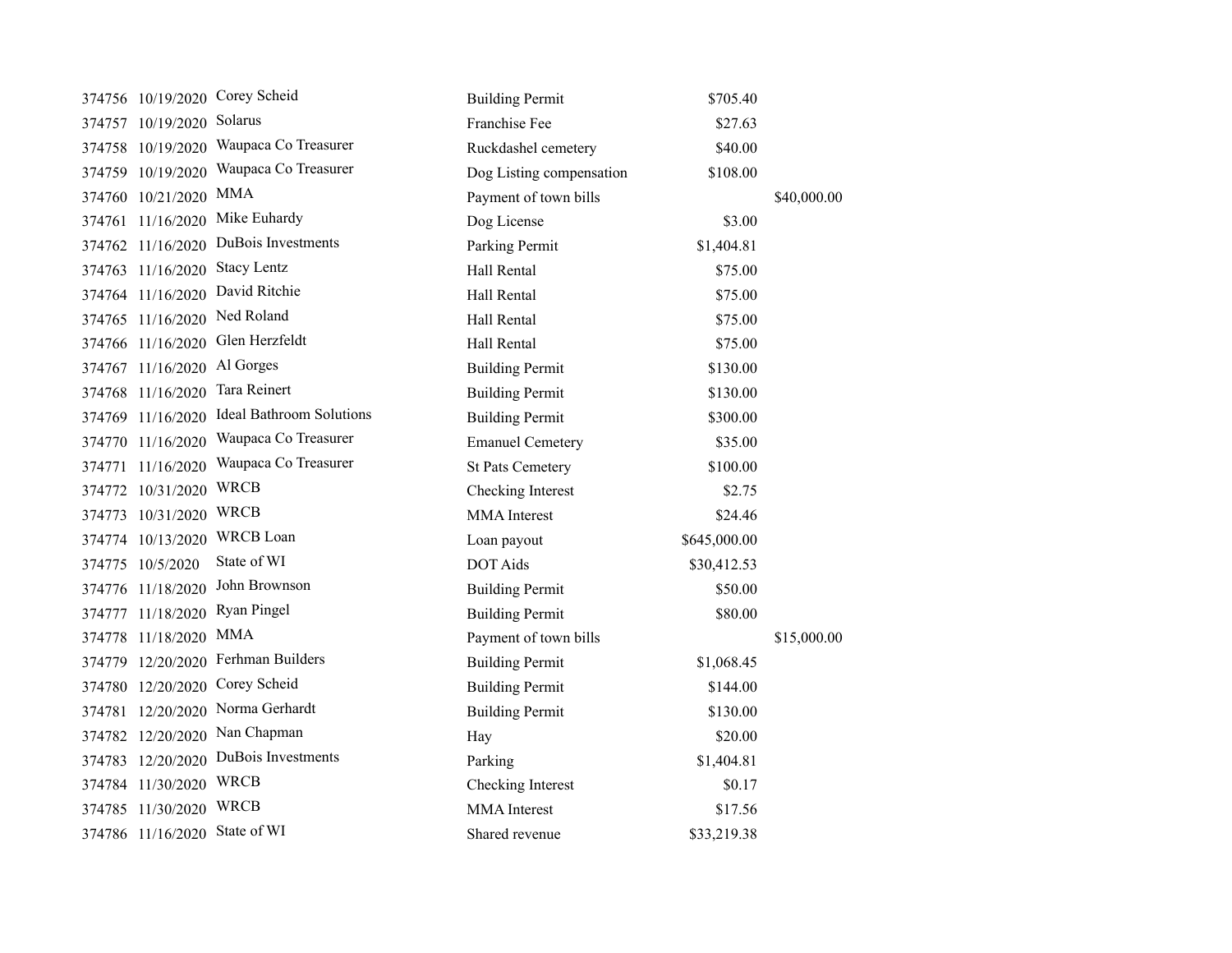|                   | 374787 12/20/2020 Dept of Admin | Trip D                   | \$164,131.37 |             |
|-------------------|---------------------------------|--------------------------|--------------|-------------|
| 374788 12/20/2020 | <b>Multiple Payers</b>          | <b>Real Estate Taxes</b> | \$16,704.75  |             |
|                   | Real Estate Taxes               | \$16,681.30              |              |             |
|                   | Dog Licenses                    | \$9.00                   |              |             |
|                   | <b>Personal Property Taxes</b>  | \$14.45                  |              |             |
| 374789 12/20/2020 | <b>Multiple Payers</b>          | Real Estate Taxes        | \$22,109.02  |             |
|                   | <b>Real Estate Taxes</b>        | \$22,082.59              |              |             |
|                   | Personal Property Taxes         | \$26.43                  |              |             |
| 374790 12/20/2020 | <b>Multiple Payers</b>          | <b>Real Estate Taxes</b> | \$6,635.04   |             |
| 374791 12/20/2020 | <b>Multiple Payers</b>          | <b>Real Estate Taxes</b> | \$32,608.18  |             |
|                   | <b>Real Estate Taxes</b>        | \$32,591.18              |              |             |
|                   | Dog Licenses                    | \$17.00                  |              |             |
| 374792 12/20/2020 | <b>Multiple Payers</b>          | <b>Real Estate Taxes</b> | \$48,275.63  |             |
|                   | <b>Real Estate Taxes</b>        | \$48,263.63              |              |             |
|                   | Dog Licenses                    | \$12.00                  |              |             |
| 374793 12/20/2020 | <b>Multiple Payers</b>          | Real Estate Taxes        | \$29,573.39  |             |
|                   | <b>Real Estate Taxes</b>        | \$29,555.39              |              |             |
|                   | Dog Licenses                    | \$18.00                  |              |             |
| 374794 12/20/2020 | Multiple Payers                 | <b>Real Estate Taxes</b> | \$33,073.49  |             |
|                   | Real Estate Taxes               | \$33,070.49              |              |             |
|                   | Dog Licenses                    | \$3.00                   |              |             |
| 374795 12/20/2020 | <b>Multiple Payers</b>          | Real Estate Taxes        | \$28,816.50  |             |
|                   | Real Estate Taxes               | \$28,538.37              |              |             |
|                   | Personal Property Taxes         | \$269.13                 |              |             |
|                   | Dog Licenses                    | \$9.00                   |              |             |
| 374796 12/21/2020 | <b>MMA</b>                      | Payment of town bills    |              | \$15,000.00 |
| 374797 12/23/2020 | Lynn Tank                       | <b>Building Permit</b>   | \$375.00     |             |
| 374798 12/21/2020 | <b>Multiple Payers</b>          | <b>Real Estate Taxes</b> | \$46,213.59  |             |
|                   | Real Estate Taxes               | \$46,160.59              |              |             |
|                   | Dog Licenses                    | \$53.00                  |              |             |
| 374799 12/21/2020 | Multiple Payers                 | <b>Real Estate Taxes</b> | \$67,246.59  |             |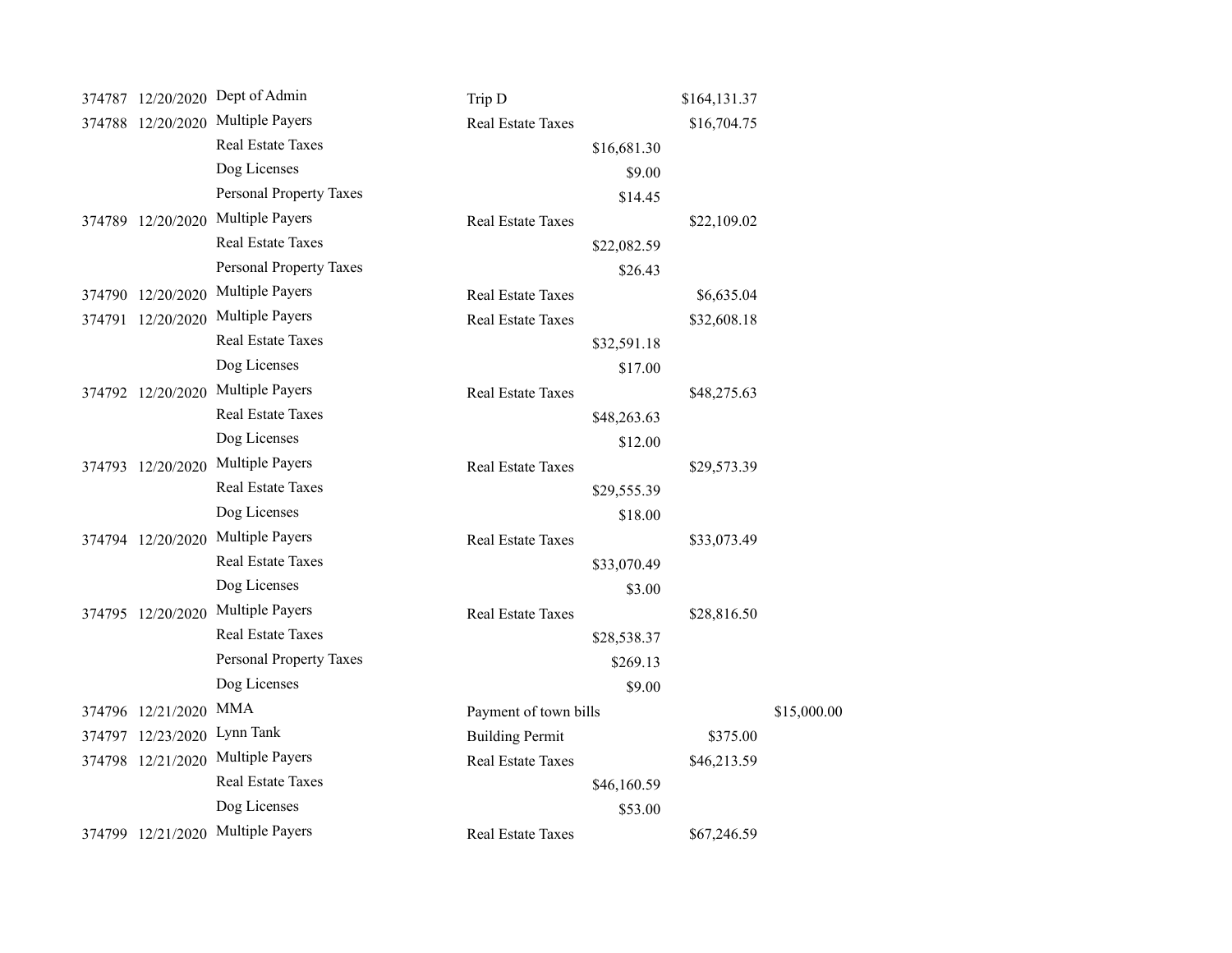|        |                   | <b>Real Estate Taxes</b>       |                          | \$64,295.57 |              |
|--------|-------------------|--------------------------------|--------------------------|-------------|--------------|
|        |                   | Dog Licenses                   |                          | \$0.00      |              |
|        |                   | <b>Personal Property Taxes</b> |                          | \$2,951.02  |              |
|        | 374800 12/27/2020 | <b>Multiple Payers</b>         | <b>Real Estate Taxes</b> |             | \$28,646.53  |
|        |                   | <b>Real Estate Taxes</b>       |                          | \$28,615.53 |              |
|        |                   | Dog Licenses                   |                          | \$31.00     |              |
| 122401 | 12/27/2020        | Multiple Payers                | <b>Real Estate Taxes</b> |             | \$26,968.28  |
|        | 122402 12/27/2020 | <b>Multiple Payers</b>         | <b>Real Estate Taxes</b> |             | \$25,091.94  |
|        |                   | <b>Real Estate Taxes</b>       |                          | \$25,040.94 |              |
|        |                   | Dog Licenses                   |                          | \$38.00     |              |
|        |                   | Refund                         |                          | \$13.00     |              |
|        | 122403 12/27/2020 | <b>Multiple Payers</b>         | <b>Real Estate Taxes</b> |             | \$26,133.85  |
|        |                   | <b>Real Estate Taxes</b>       |                          | \$26,121.85 |              |
|        |                   | Dog Licenses                   |                          | \$12.00     |              |
|        | 122404 12/27/2020 | <b>Multiple Payers</b>         | Real Estate Taxes        |             | \$28,388.89  |
|        |                   | <b>Real Estate Taxes</b>       |                          | \$28,382.89 |              |
|        |                   | Dog Licenses                   |                          | \$6.00      |              |
|        | 122405 12/27/2020 | <b>Multiple Payers</b>         | <b>Real Estate Taxes</b> |             | \$34,356.39  |
|        |                   | <b>Real Estate Taxes</b>       |                          | \$34,347.39 |              |
|        |                   | Dog Licenses                   |                          | \$9.00      |              |
|        | 122406 12/27/2020 | Multiple Payers                | Real Estate Taxes        |             | \$28,807.82  |
|        |                   | <b>Real Estate Taxes</b>       |                          | \$28,768.99 |              |
|        |                   | Personal Property Taxes        |                          | \$30.83     |              |
|        |                   | Dog Licenses                   |                          | \$8.00      |              |
| 122407 | 12/28/2020        | <b>Multiple Payers</b>         | <b>Real Estate Taxes</b> |             | \$102,852.56 |
|        | 122408 12/28/2020 | <b>Multiple Payers</b>         | <b>Real Estate Taxes</b> |             | \$31,857.67  |
|        |                   | <b>Real Estate Taxes</b>       |                          | \$31,842.67 |              |
|        |                   | Dog Licenses                   |                          | \$15.00     |              |
| 122409 | 12/28/2020        | <b>Multiple Payers</b>         | <b>Real Estate Taxes</b> |             | \$19,942.38  |
|        | 122410 12/30/2020 | <b>Multiple Payers</b>         | Real Estate Taxes        |             | \$24,781.33  |
|        | 122411 12/30/2020 | <b>Multiple Payers</b>         | <b>Real Estate Taxes</b> |             | \$38,516.06  |